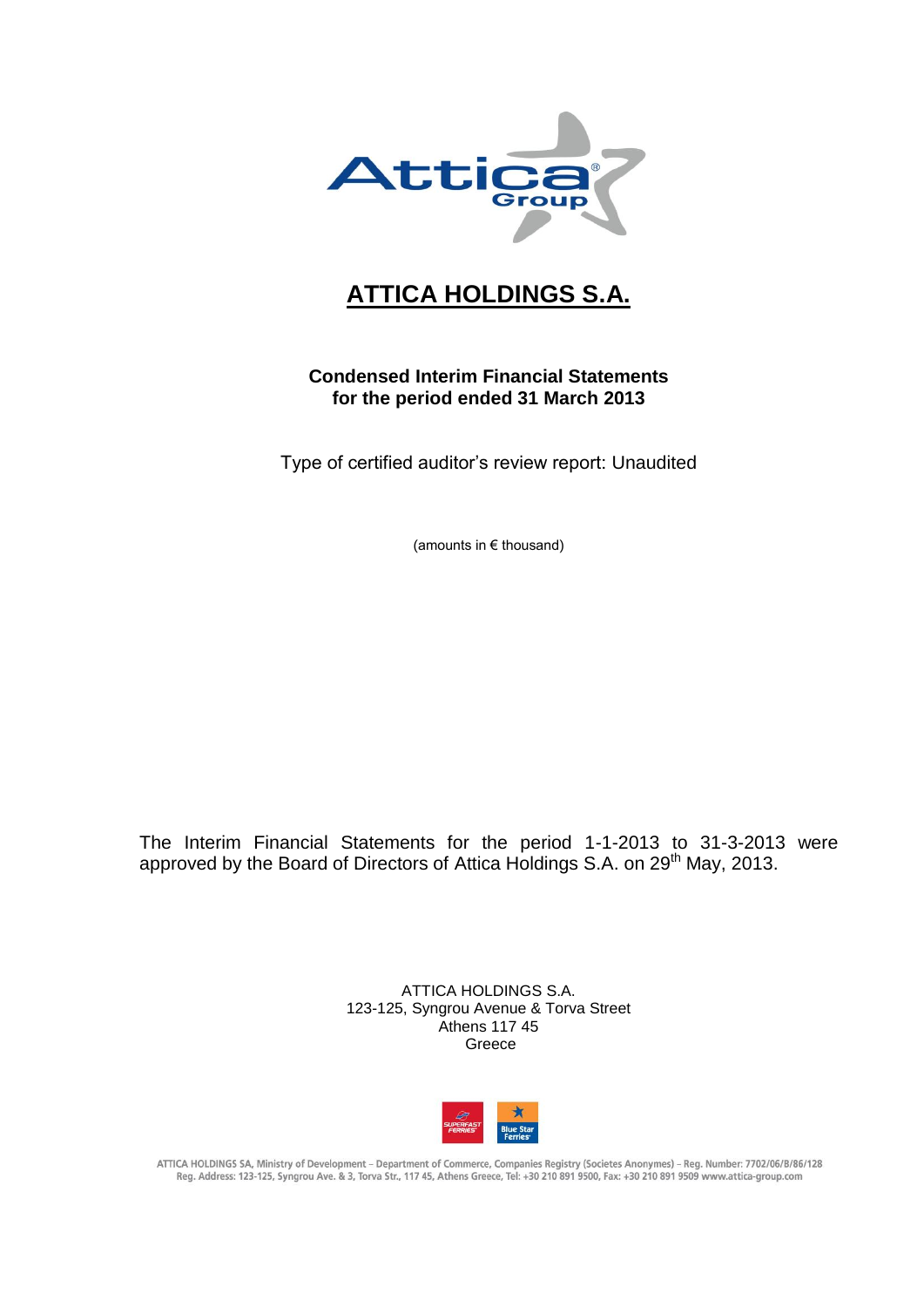

# **CONTENTS Page**

| 1.     |                                                                                     |  |
|--------|-------------------------------------------------------------------------------------|--|
| 2.     |                                                                                     |  |
| 2.1.   | Accounting Policy in accordance with the presentation of Anek S.A. - Superfast      |  |
|        | Endeka Hellas INC & CO Joint Venture in the financial statements of the Group 10    |  |
| 2.2.   | New Standards, Interpretations, Revisions and Amendments to existing Standards that |  |
|        |                                                                                     |  |
| 3.     |                                                                                     |  |
| 3.1.   |                                                                                     |  |
| 3.1.1. |                                                                                     |  |
| 3.1.2. |                                                                                     |  |
| 4.     |                                                                                     |  |
| 4.1.   |                                                                                     |  |
| 4.2.   |                                                                                     |  |
| 5.     |                                                                                     |  |
| 5.1.   |                                                                                     |  |
|        | Intercompany transactions between Attica Holdings S.A. and other companies of       |  |
| 5.1.1. | Intercompany transactions between Attica Holdings S.A. and the companies of Marfin  |  |
|        |                                                                                     |  |
| 5.2.   |                                                                                     |  |
| 5.3.   |                                                                                     |  |
|        |                                                                                     |  |
| 6.     | General information for the Financial Statements (period 1-1 to 31-03-2013)  17     |  |
| 6.1.   |                                                                                     |  |
| 6.2.   |                                                                                     |  |
| 6.3.   |                                                                                     |  |
| 6.4.   |                                                                                     |  |
| 6.5.   |                                                                                     |  |
| 6.6.   |                                                                                     |  |
| 6.7.   |                                                                                     |  |
| 6.8.   |                                                                                     |  |
| 6.9.   |                                                                                     |  |
| 6.10.  |                                                                                     |  |
| 6.11.  |                                                                                     |  |
| 7.     |                                                                                     |  |
| 7.1.   |                                                                                     |  |
| 7.2.   |                                                                                     |  |
| 7.3.   |                                                                                     |  |
| 7.4.   |                                                                                     |  |
| 8.     |                                                                                     |  |
| 9.     |                                                                                     |  |
|        |                                                                                     |  |

1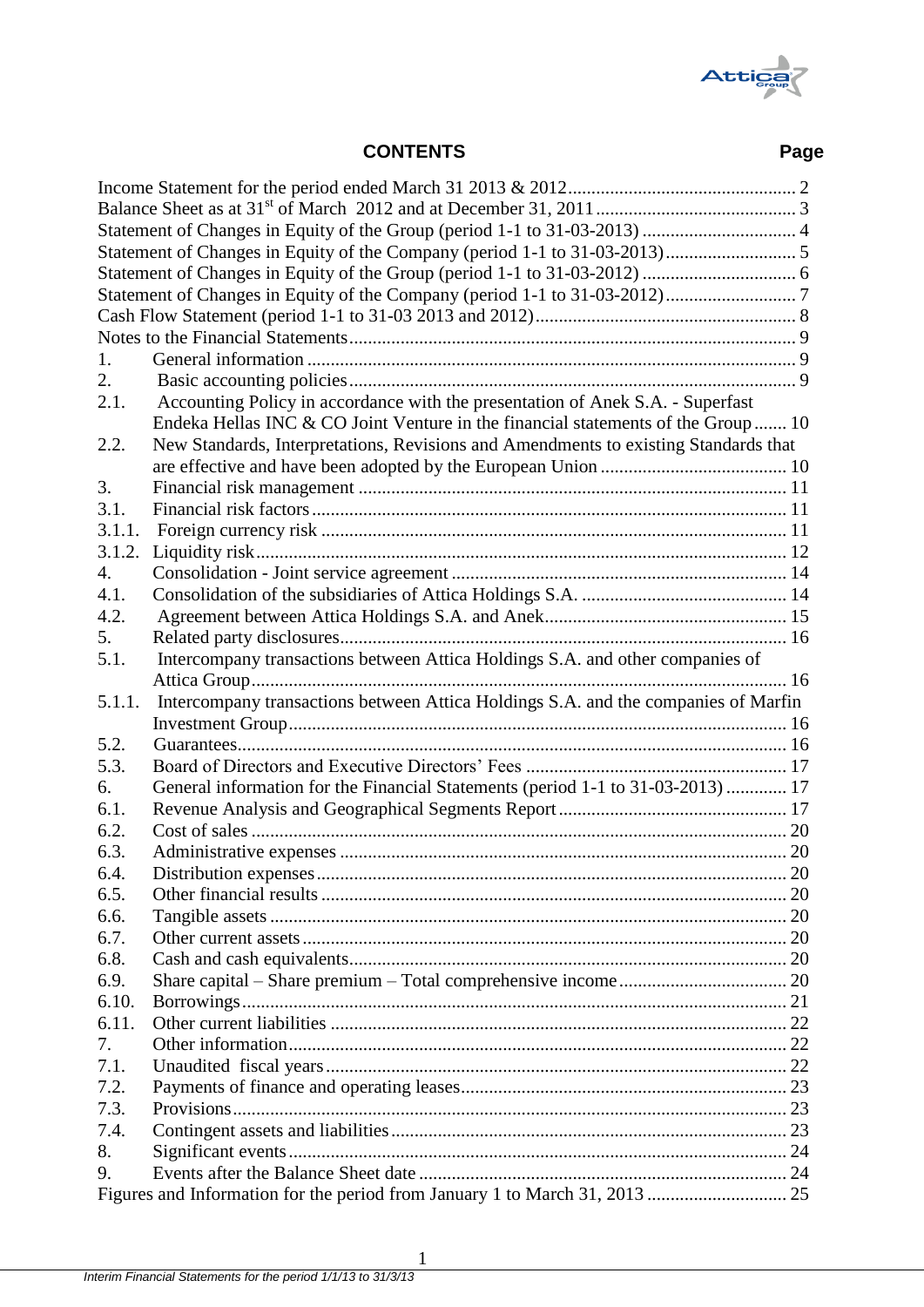

#### **INCOME STATEMENT**

#### For the period ended March 31 2013 & 2012

|                                                                                                |     | <b>GROUP</b>         |                 | <b>COMPANY</b>  |                 |
|------------------------------------------------------------------------------------------------|-----|----------------------|-----------------|-----------------|-----------------|
|                                                                                                |     | 1.01-31.03.2013      | 1.01-31.03.2012 | 1.01-31.03.2013 | 1.01-31.03.2012 |
| Sales                                                                                          | 6.1 | 41.036               | 39.957          |                 |                 |
| Cost of sales                                                                                  | 6.2 | $-49.227$            | -50.193         |                 |                 |
| <b>Gross profit</b>                                                                            |     | -8.191               | -10.236         |                 |                 |
| Administrative expenses                                                                        | 6.3 | $-4.521$             | $-5.676$        | $-268$          | $-296$          |
| Distribution expenses                                                                          | 6.4 | $-2.970$             | $-3.186$        |                 |                 |
| Other operating income                                                                         |     | 977                  | 1.078           |                 |                 |
| Other operating expenses                                                                       |     |                      | $-616$          |                 |                 |
| Profit / (loss) before taxes, financing and investment                                         |     | $-14.705$            | $-18.636$       | $-268$          | $-296$          |
| activities                                                                                     |     |                      | $-4$            |                 |                 |
| Other financial results                                                                        | 6.5 | $-1.220$<br>$-3.383$ | $-3.136$        | $-1$            | $-1$            |
| <b>Financial expenses</b><br>Financial income                                                  |     | 12                   | $\overline{2}$  |                 |                 |
| Income from dividends                                                                          |     |                      |                 |                 |                 |
| Share in net profit (loss) of companies consolidated with the                                  |     |                      |                 |                 |                 |
| equity method                                                                                  |     |                      |                 |                 |                 |
| Profit/ (loss) from sale of assets                                                             |     |                      |                 |                 |                 |
| Profit before income tax                                                                       |     | $-19.296$            | $-21.774$       | $-269$          | $-297$          |
| Income taxes                                                                                   |     | $-21$                | $-17$           |                 |                 |
| Profit for the period                                                                          |     | $-19.317$            | -21.791         | $-269$          | -297            |
|                                                                                                |     |                      |                 |                 |                 |
| Attributable to:                                                                               |     |                      |                 |                 |                 |
| Owners of the parent                                                                           |     | $-19.317$            | $-21.791$       | $-269$          | $-297$          |
| Non-controlling interests                                                                      |     |                      |                 |                 |                 |
| Earnings After Taxes per Share - Basic (in $\epsilon$ )                                        |     | $-0,1008$            | $-0,1137$       | 0,0014          | $-0,0015$       |
| Net profit for the period                                                                      |     | $-19.317$            | $-21.791$       | $-269$          | $-297$          |
| Other comprehensive income:<br>Amounts that will not be reclassified in the Income             |     |                      |                 |                 |                 |
| <b>Statement</b>                                                                               |     |                      |                 |                 |                 |
| Revaluation of the accrued pension obligations                                                 |     | -335                 | 50              | 73              |                 |
| Amounts that may be reclassified in the Income<br><b>Statement</b>                             |     | $-335$               | 50              | 73              |                 |
| Cash flow hedging:<br>- current period gains /(losses)<br>- reclassification to profit or loss |     |                      |                 |                 |                 |
| Exchange differences on translating foreign operations                                         |     |                      |                 |                 |                 |
| Related parties' measurement using the fair value method                                       |     |                      |                 |                 |                 |
| Other comprehensive income for the period before tax                                           |     |                      |                 |                 |                 |
| Income tax relating to components of other comprehensive<br>income                             |     |                      |                 |                 |                 |
| Other comprehensive income for the period, net of tax                                          |     | $-335$               | 50              | 73              |                 |
| Total comprehensive income for the period after tax                                            |     | $-19.652$            | $-21.741$       | $-196$          | $-297$          |
| Attributable to:                                                                               |     |                      |                 |                 |                 |
| Owners of the parent<br>Non-controlling interests                                              |     | $-19.652$            | $-21.741$       | $-196$          | $-297$          |

<span id="page-2-0"></span>The Notes on pages 9 to 24 are an integral part of these Interim Financial Statements.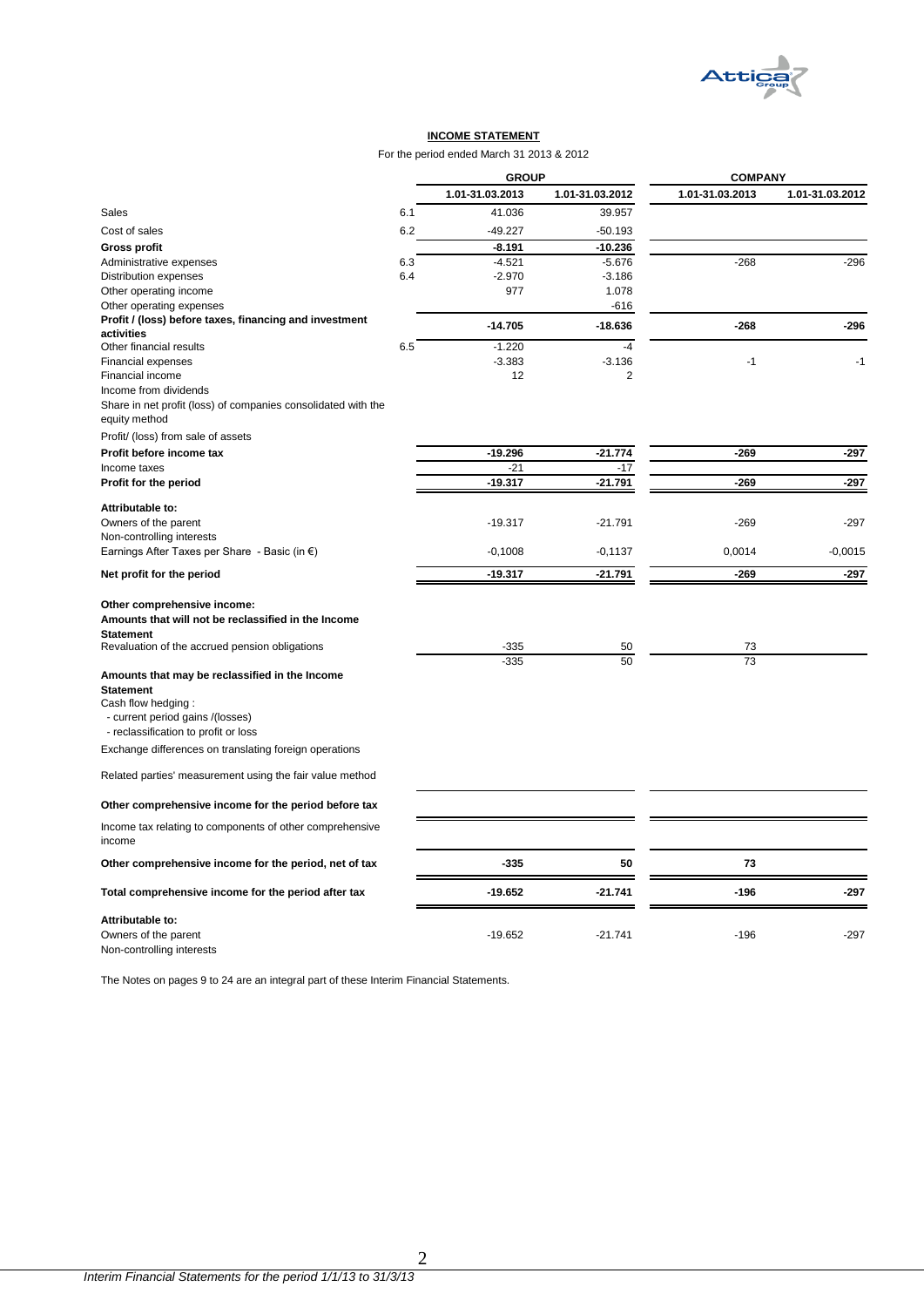

#### **BALANCE SHEET As at 31 of March 2013 and at December 31, 2012**

|                                              |      | <b>GROUP</b> |            | <b>COMPANY</b> |            |
|----------------------------------------------|------|--------------|------------|----------------|------------|
|                                              |      | 31/03/2013   | 31/12/2012 | 31/03/2013     | 31/12/2012 |
| <b>ASSETS</b>                                |      |              |            |                |            |
| <b>Non-Current Assets</b>                    |      |              |            |                |            |
| Tangible assets                              | 6.6  | 700.065      | 706.730    | 78             | 93         |
| Intangible assets                            |      | 933          | 990        | 40             | 46         |
| Investments in subsidiaries                  |      |              |            | 368.270        | 368.270    |
| Other non current assets                     |      | 1.199        | 1.235      | 202            | 202        |
| Total                                        |      | 702.197      | 708.955    | 368.590        | 368.611    |
| <b>Current Assets</b>                        |      |              |            |                |            |
| Inventories                                  |      | 4.679        | 5.406      |                |            |
| Trade and other receivables                  |      | 43.570       | 44.040     | 1              | 30         |
| Other current assets                         | 6.7  | 13.709       | 8.815      | 907            | 910        |
| Cash and cash equivalents                    | 6.8  | 5.859        | 16.001     | 73             | 323        |
| <b>Total</b>                                 |      | 67.817       | 74.262     | 981            | 1.263      |
| Assets held for sale                         |      |              |            |                |            |
| <b>Total Assets</b>                          |      | 770.014      | 783.217    | 369.571        | 369.874    |
| <b>EQUITY AND LIABILITIES</b>                |      |              |            |                |            |
| <b>Equity</b>                                |      |              |            |                |            |
| Share capital                                | 6.9  | 57.498       | 57.498     | 57.498         | 57.498     |
| Share premium                                | 6.9  | 290.011      | 290.011    | 290.011        | 290.011    |
| Fair value reserves                          |      |              |            | $-55.733$      | $-55.733$  |
| Other reserves                               |      | 152.848      | 152.848    | 65.330         | 65.330     |
| Retained earnings                            |      | -169.638     | -149.986   | $-1.027$       | -831       |
| Equity attributable to parent's shareholders |      | 330.719      | 350.371    | 356.079        | 356.275    |
| Minority interests                           |      |              |            |                |            |
| <b>Total Equity</b>                          |      | 330.719      | 350.371    | 356.079        | 356.275    |
| <b>Non-current liabilities</b>               |      |              |            |                |            |
| Deferred tax liability                       |      | 15           | 15         |                |            |
| Accrued pension and retirement obligations   |      | 1.381        | 1.038      | 78             | 149        |
| Long-term borrowings                         |      |              |            |                |            |
| <b>Non-Current Provisions</b>                |      | 934          | 1.065      | 128            | 128        |
| Other long-term liabilities                  |      | 50.954       | 49.835     | 13.000         | 13.000     |
| <b>Total</b>                                 |      | 53.284       | 51.953     | 13.206         | 13.277     |
| <b>Current Liabilities</b>                   |      |              |            |                |            |
| Trade and other payables                     |      | 28.773       | 25.992     | 37             | 64         |
| Tax payable                                  |      | 149          | 143        | 20             | 20         |
| Short-term debt                              | 6.10 | 341.348      | 341.350    |                |            |
| Other current liabilities                    | 6.11 | 15.741       | 13.408     | 229            | 238        |
| <b>Total</b>                                 |      | 386.011      | 380.893    | 286            | 322        |
| Liabilities related to Assets held for sale  |      |              |            |                |            |
| <b>Total liabilities</b>                     |      | 439.295      | 432.846    | 13.492         | 13.599     |
| <b>Total Equity and Liabilities</b>          |      | 770.014      | 783.217    | 369.571        | 369.874    |

<span id="page-3-0"></span>The Notes on pages 9 to 24 are an integral part of these Interim Financial Statements.

3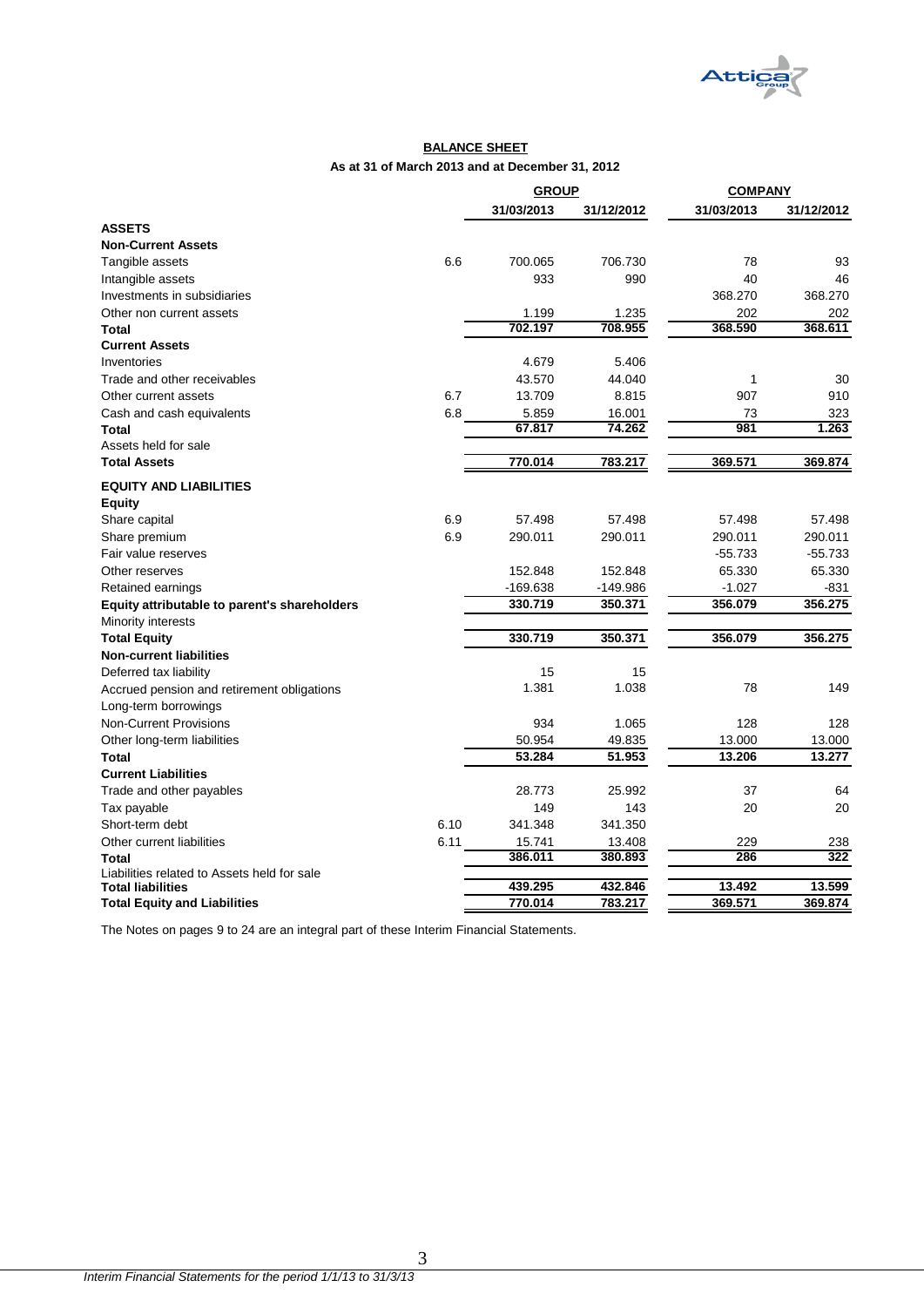

For the Period 1/01-31/03/2013

#### **GROUP**

<span id="page-4-0"></span>

|                                                        | Number of<br>shares | <b>Share</b><br>capital | <b>Share</b><br>premium | <b>Revaluation</b><br>of financial<br><b>instruments</b> | Other<br>reserves | <b>Retained</b><br>earnings | Total<br><b>Equity</b> |
|--------------------------------------------------------|---------------------|-------------------------|-------------------------|----------------------------------------------------------|-------------------|-----------------------------|------------------------|
| <b>Balance at 1/1/2013</b>                             | 191.660.320         | 57.498                  | 290.011                 |                                                          | 152.848           | -149.986                    | 350.371                |
| Changes in accounting policies                         |                     |                         |                         |                                                          |                   |                             |                        |
| <b>Restated balance</b>                                | 191.660.320         | 57.498                  | 290.011                 |                                                          | 152.848           | -149.986                    | 350.371                |
| Profit for the period                                  |                     |                         |                         |                                                          |                   | $-19.317$                   | $-19.317$              |
| Other comprehensive income                             |                     |                         |                         |                                                          |                   |                             |                        |
| Cash flow hedges:                                      |                     |                         |                         |                                                          |                   |                             |                        |
| Gains/(losses) taken to equity                         |                     |                         |                         |                                                          |                   |                             |                        |
| reclassification to profit or loss                     |                     |                         |                         |                                                          |                   |                             |                        |
| Revaluation of the accrued pension obligations         |                     |                         |                         |                                                          |                   | $-335$                      | $-335$                 |
| Exchange differences on translating foreign operations |                     |                         |                         |                                                          |                   |                             |                        |
| Total recognised income and expense for the period     |                     |                         |                         |                                                          |                   | $-19.652$                   | $-19.652$              |
| Share capital issue                                    |                     |                         |                         |                                                          |                   |                             |                        |
| Capitalisation of share premium                        |                     |                         |                         |                                                          |                   |                             |                        |
| Transfer between reserves and retained earnings        |                     |                         |                         |                                                          |                   |                             |                        |
| Expenses related to share capital increase             |                     |                         |                         |                                                          |                   |                             |                        |
| <b>Balance at 31/3/2013</b>                            | 191.660.320         | 57.498                  | 290.011                 |                                                          | 152.848           | -169.638                    | 330.719                |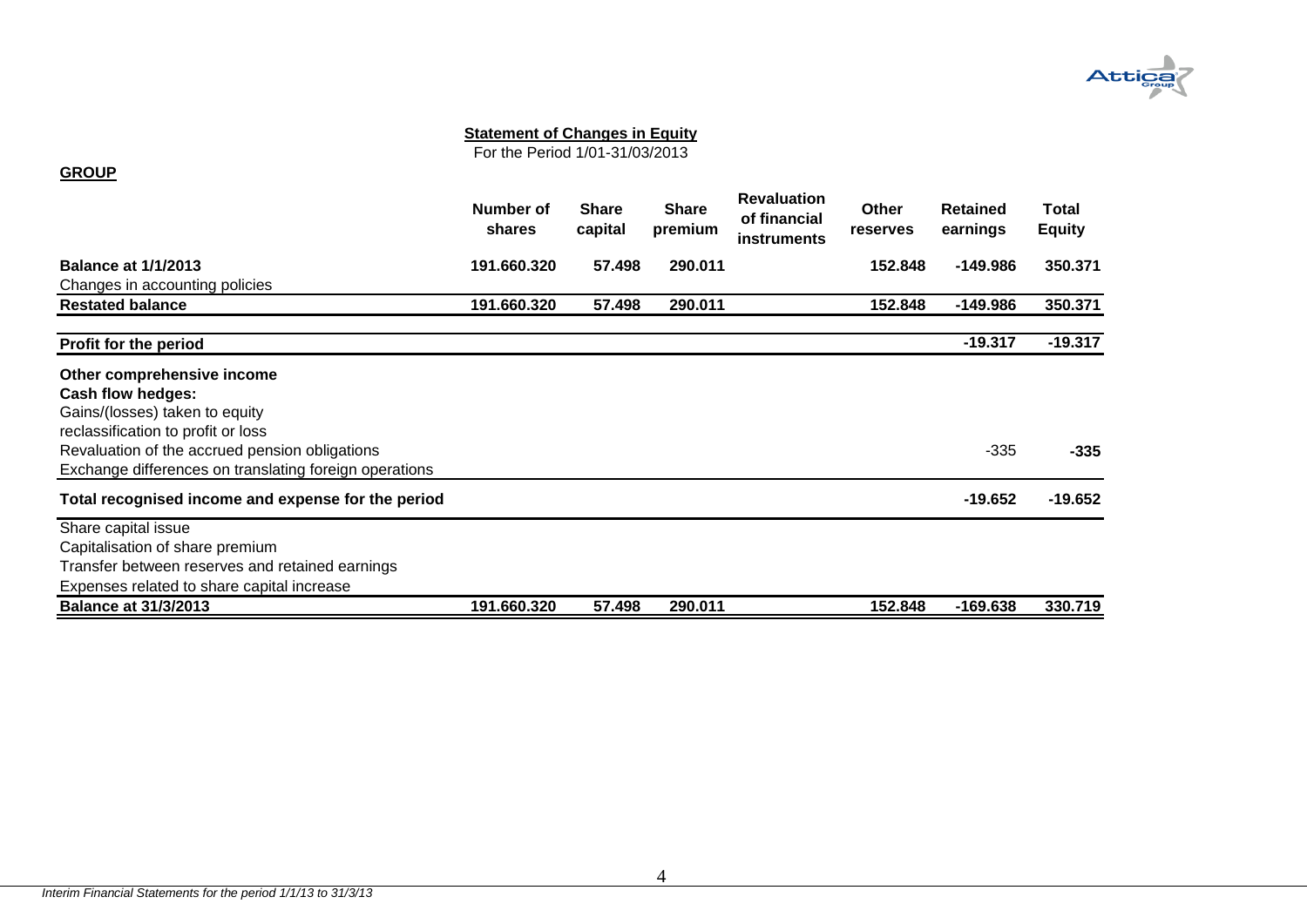

For the Period 1/01-31/03/2013

#### **COMPANY**

<span id="page-5-0"></span>

|                                                    | Number of<br><b>shares</b> | <b>Share</b><br>capital | <b>Share</b><br>premium | <b>Revaluation</b><br>reserves of<br>tangible assets | <b>Other</b><br>reserves | <b>Retained</b><br>earnings | Total<br><b>Equity</b> |
|----------------------------------------------------|----------------------------|-------------------------|-------------------------|------------------------------------------------------|--------------------------|-----------------------------|------------------------|
| <b>Balance at 1/1/2013</b>                         | 191.660.320                | 57.498                  | 290.011                 | $-55.733$                                            | 65.330                   | -831                        | 356.275                |
| Changes in accounting policies                     |                            |                         |                         |                                                      |                          |                             |                        |
| <b>Restated balance</b>                            | 191.660.320                | 57.498                  | 290.011                 | $-55.733$                                            | 65.330                   | $-831$                      | 356.275                |
| <b>Profit for the period</b>                       |                            |                         |                         |                                                      |                          | $-269$                      | $-269$                 |
| Other comprehensive income                         |                            |                         |                         |                                                      |                          |                             |                        |
| Cash flow hedges:                                  |                            |                         |                         |                                                      |                          |                             |                        |
| Gains/(losses) taken to equity                     |                            |                         |                         |                                                      |                          |                             |                        |
| Reclassification to profit or loss                 |                            |                         |                         |                                                      |                          |                             |                        |
| Revaluation of the accrued pension obligations     |                            |                         |                         |                                                      |                          | 73                          | 73                     |
| Total recognised income and expense for the period |                            |                         |                         |                                                      |                          | $-196$                      | $-196$                 |
| Share capital issue                                |                            |                         |                         |                                                      |                          |                             |                        |
| Capitalisation of share premium                    |                            |                         |                         |                                                      |                          |                             |                        |
| Transfer between reserves and retained earnings    |                            |                         |                         |                                                      |                          |                             |                        |
| Expenses related to share capital increase         |                            |                         |                         |                                                      |                          |                             |                        |
| <b>Balance at 31/3/2013</b>                        | 191.660.320                | 57.498                  | 290.011                 | -55.733                                              | 65.330                   | $-1.027$                    | 356.079                |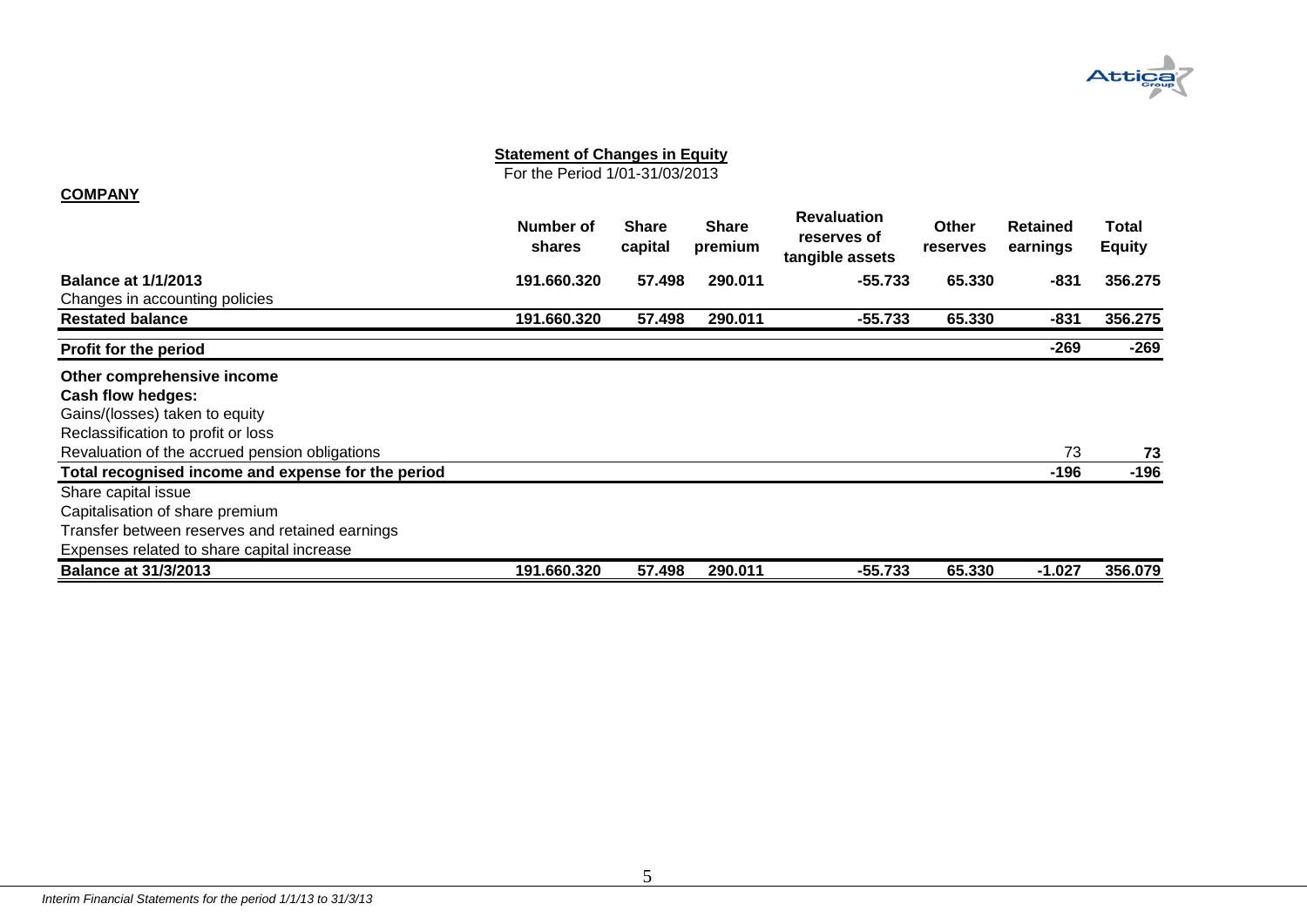

For the Period 1/01-31/03/2012

#### **GROUP**

<span id="page-6-0"></span>

|                                                        | Number of<br>shares | <b>Share</b><br>capital | <b>Share</b><br>premium | <b>Revaluation</b><br>of financial<br><b>instruments</b> | Other<br>reserves | <b>Retained</b><br>earnings | Total<br><b>Equity</b> |
|--------------------------------------------------------|---------------------|-------------------------|-------------------------|----------------------------------------------------------|-------------------|-----------------------------|------------------------|
| <b>Balance at 1/1/2012</b>                             | 191.660.320         | 57.498                  | 290.011                 | 2.575                                                    | 212.750           | $-156.619$                  | 406.215                |
| Changes in accounting policies                         |                     |                         |                         |                                                          |                   |                             |                        |
| <b>Restated balance</b>                                | 191.660.320         | 57.498                  | 290.011                 | 2.575                                                    | 212.750           | $-156.619$                  | 406.215                |
| Profit for the period                                  |                     |                         |                         |                                                          |                   | $-21.791$                   | $-21.791$              |
| Other comprehensive income                             |                     |                         |                         |                                                          |                   |                             |                        |
| Cash flow hedges:                                      |                     |                         |                         |                                                          |                   |                             |                        |
| Gains/(losses) taken to equity                         |                     |                         |                         |                                                          |                   |                             |                        |
| reclassification to profit or loss                     |                     |                         |                         |                                                          |                   |                             |                        |
| Revaluation of the accrued pension obligations         |                     |                         |                         |                                                          |                   | 50                          | 50                     |
| Exchange differences on translating foreign operations |                     |                         |                         |                                                          |                   |                             |                        |
| Total recognised income and expense for the period     |                     |                         |                         |                                                          |                   | $-21.741$                   | $-21.741$              |
| Share capital issue                                    |                     |                         |                         |                                                          |                   |                             |                        |
| Capitalisation of share premium                        |                     |                         |                         |                                                          |                   |                             |                        |
| Transfer between reserves and retained earnings        |                     |                         |                         |                                                          |                   |                             |                        |
| Expenses related to share capital increase             |                     |                         |                         |                                                          |                   |                             |                        |
| <b>Balance at 31/3/2012</b>                            | 191.660.320         | 57.498                  | 290.011                 | 2.575                                                    | 212.750           | $-178.360$                  | 384.474                |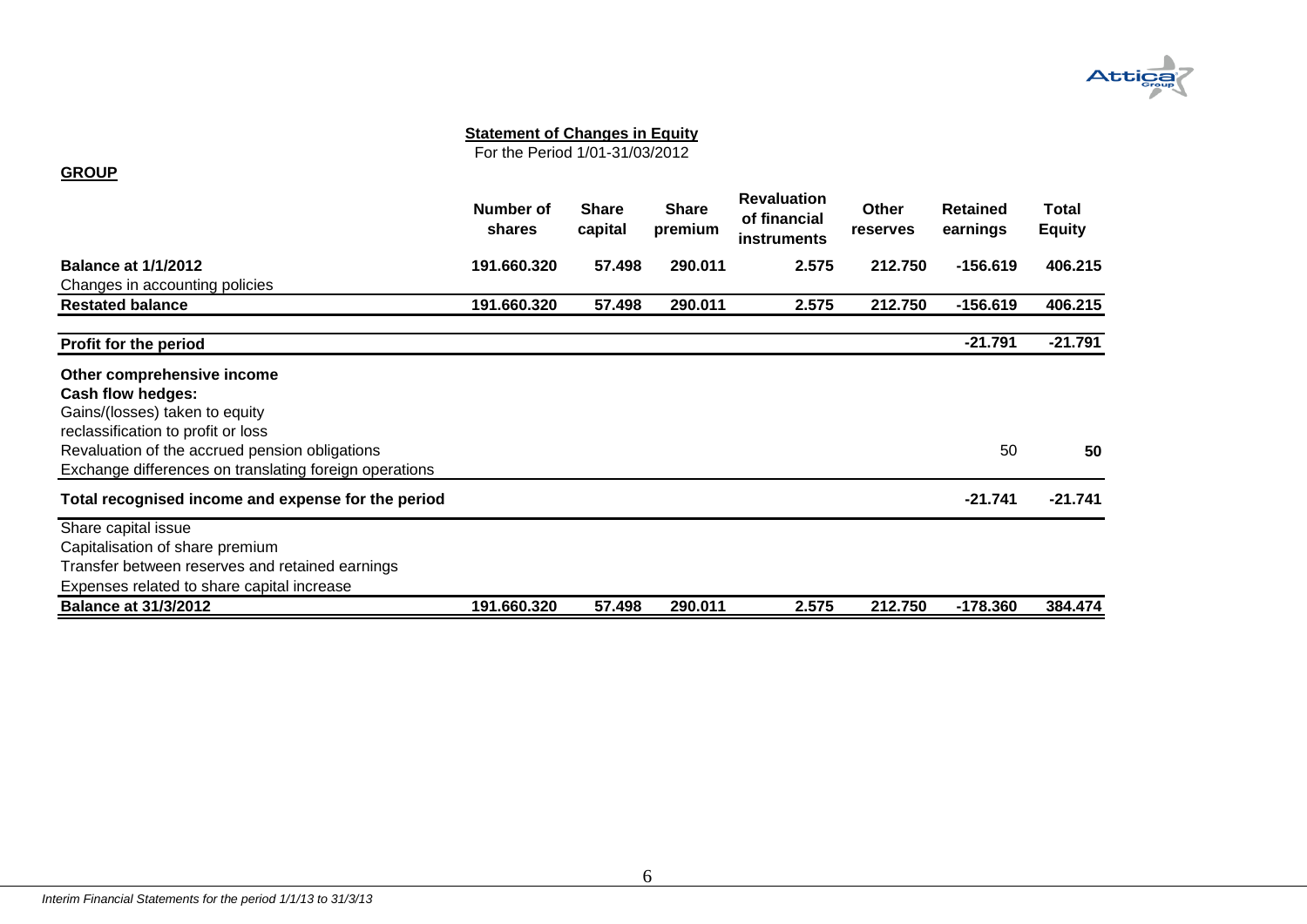

For the Period 1/01-31/03/2012

#### **COMPANY**

<span id="page-7-0"></span>

|                                                    | Number of<br>shares | <b>Share</b><br>capital | <b>Share</b><br>premium | <b>Revaluation</b><br>reserves of<br>tangible assets | Other<br>reserves | <b>Retained</b><br>earnings | Total<br><b>Equity</b> |
|----------------------------------------------------|---------------------|-------------------------|-------------------------|------------------------------------------------------|-------------------|-----------------------------|------------------------|
| <b>Balance at 1/1/2012</b>                         | 191.660.320         | 57.498                  | 290.011                 | $-53.511$                                            | 125.232           | $-59.901$                   | 359.329                |
| Changes in accounting policies                     |                     |                         |                         |                                                      |                   |                             |                        |
| <b>Restated balance</b>                            | 191.660.320         | 57.498                  | 290.011                 | $-53.511$                                            | 125.232           | -59.901                     | 359.329                |
| Profit for the period                              |                     |                         |                         |                                                      |                   | -297                        | $-297$                 |
| Other comprehensive income                         |                     |                         |                         |                                                      |                   |                             |                        |
| Cash flow hedges:                                  |                     |                         |                         |                                                      |                   |                             |                        |
| Gains/(losses) taken to equity                     |                     |                         |                         |                                                      |                   |                             |                        |
| Reclassification to profit or loss                 |                     |                         |                         |                                                      |                   |                             |                        |
| Total recognised income and expense for the period |                     |                         |                         |                                                      |                   | $-297$                      | $-297$                 |
| Share capital issue                                |                     |                         |                         |                                                      |                   |                             |                        |
| Capitalisation of share premium                    |                     |                         |                         |                                                      |                   |                             |                        |
| Transfer between reserves and retained earnings    |                     |                         |                         |                                                      |                   |                             |                        |
| Expenses related to share capital increase         |                     |                         |                         |                                                      |                   |                             |                        |
| <b>Balance at 31/3/2012</b>                        | 191.660.320         | 57.498                  | 290.011                 | $-53.511$                                            | 125.232           | $-60.198$                   | 359.032                |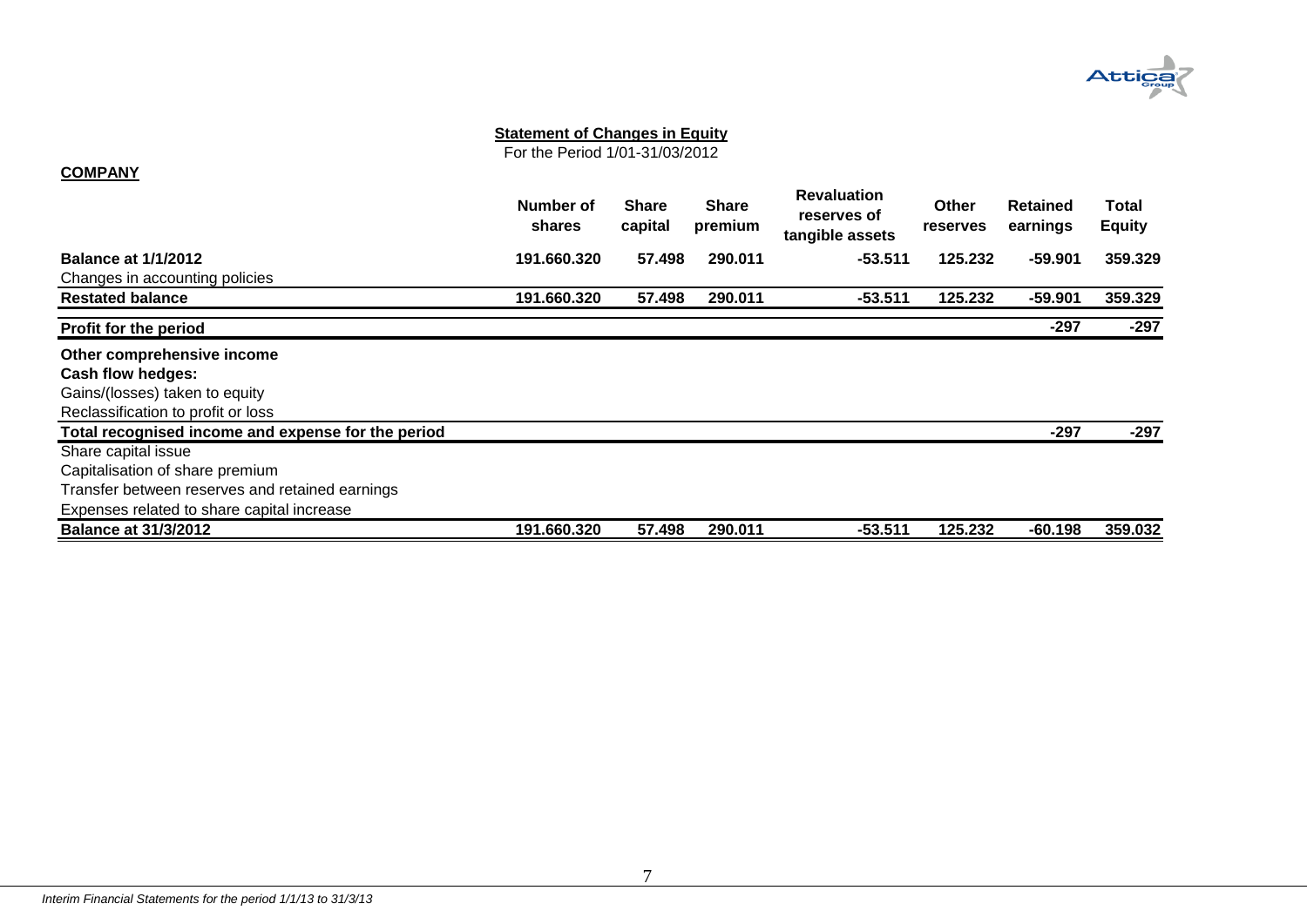

## **CASH FLOW STATEMENT**

For the period 1/1-31/3 2013 & 2012

|                                                           | <b>GROUP</b>                |                | <b>COMPANY</b>              |          |
|-----------------------------------------------------------|-----------------------------|----------------|-----------------------------|----------|
|                                                           | 1/1-31/3/2013 1/1-31/3/2012 |                | 1/1-31/3/2013 1/1-31/3/2012 |          |
| <b>Cash flow from Operating Activities</b>                |                             |                |                             |          |
| Profit/(Loss) Before Taxes                                | $-19.296$                   | $-21.774$      | $-269$                      | $-297$   |
| <b>Adjustments for:</b>                                   |                             |                |                             |          |
| Depreciation & amortization                               | 6.765                       | 6.676          | 20                          | 20       |
| Deferred tax expense                                      |                             |                |                             |          |
| Provisions                                                | 108                         | 147            | 1                           | 3        |
| Foreign exchange differences                              | 1.220                       | 4              |                             | 1        |
| Net (profit)/Loss from investing activities               | $-30$                       | $-100$         |                             |          |
| Interest and other financial expenses                     | 3.367                       | 3.102          |                             | 1        |
| Plus or minus for Working Capital changes:                |                             |                |                             |          |
| Decrease/(increase) in Inventories                        | 727                         | $-387$         |                             |          |
| Decrease/(increase) in Receivables                        | $-4.441$                    | 204            | 33                          | $-593$   |
| (Decrease)/increase in Payables (excluding banks)         | 3.774                       | 1.426          | $-35$                       | $-2$     |
| Less:<br>Interest and other financial expenses paid       | $-2.354$                    | $-3.279$       |                             | $-1$     |
| Taxes paid                                                | $-15$                       | $-12$          |                             |          |
|                                                           |                             |                |                             |          |
| Total cash inflow/(outflow) from operating activities (a) | $-10.175$                   | $-13.993$      | $-250$                      | $-868$   |
| <b>Cash flow from Investing Activities</b>                |                             |                |                             |          |
| Acquisition of subsidiaries, associated companies, joint  |                             |                |                             |          |
| ventures and other investments                            |                             |                |                             | $-6.000$ |
| Purchase of tangible and intangible assets                | $-39$                       | $-497$         |                             |          |
| Proceeds from sale of tangible and intangible assets      |                             |                |                             |          |
| Derivtives' result                                        |                             |                |                             |          |
| Interest received                                         | 12                          | $\overline{2}$ |                             |          |
| Dividends received                                        |                             |                |                             | 800      |
| Total cash inflow/(outflow) from investing activities (b) | $-27$                       | $-495$         |                             | $-5.200$ |
| <b>Cash flow from Financing Activities</b>                |                             |                |                             |          |
| Proceeds from issue of Share Capital                      |                             |                |                             |          |
| Proceeds from Borrowings                                  |                             | 2.319          |                             |          |
| Expenses related to share capital increase                |                             |                |                             |          |
| Proceeds from subsidiaries capital return                 |                             |                |                             |          |
| Payments of Borrowings                                    |                             |                |                             |          |
| Payments of finance lease liabilities                     | $-2$                        | $-14$          |                             |          |
| Advances for SCI                                          |                             | 6.000          |                             | 6.000    |
| Total cash inflow/(outflow) from financing activities (c) | $-2$                        | 8.305          |                             | 6.000    |
| Net increase/(decrease) in cash and cash equivalents      |                             |                |                             |          |
| $(a)+(b)+(c)$                                             | $-10.204$                   | $-6.183$       | $-250$                      | -68      |
| Cash and cash equivalents at beginning of period          | 16.001                      | 8.303          | 323                         | 136      |
| Exchange differences in cash and cash equivalents         | 62                          | -6             |                             | $-1$     |
| Cash and cash equivalents at end of period                | 5.859                       | 2.114          | 73                          | 67       |

<span id="page-8-0"></span>The Notes on pages 9 to 24 are an integral part of these Interim Financial Statements. The method used for the preparation of the above Cash Flow Statement is the Indirect Method.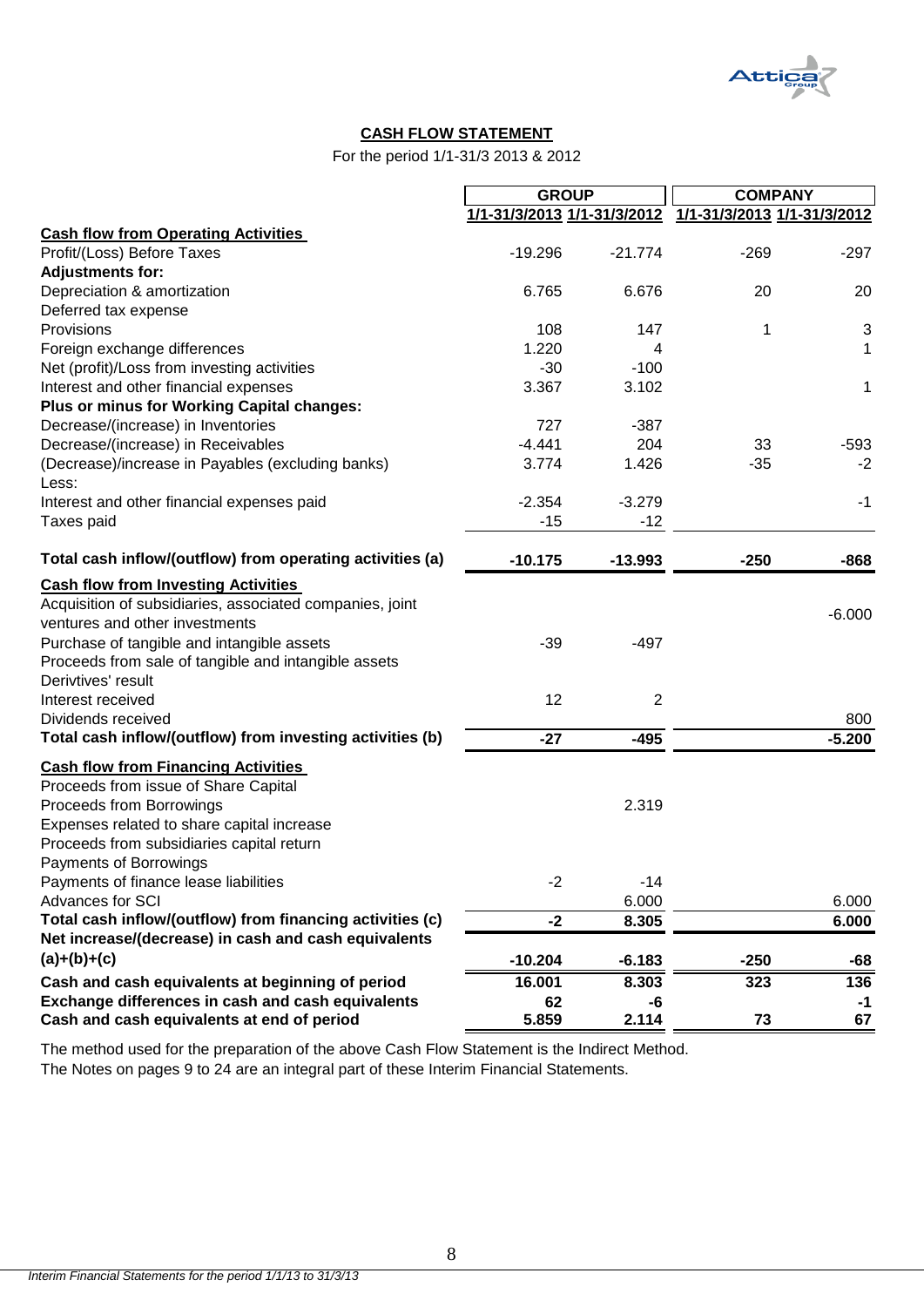

## **Notes to the Financial Statements**

## <span id="page-9-1"></span><span id="page-9-0"></span>**1. General information**

ATTICA HOLDINGS S.A. ("ATTICA GROUP") is a Holding Company and as such does not have trading activities of its own. The Company, through its subsidiaries, mainly operates in passenger shipping.

The headquarters of the Company are in Athens, Greece, 123-125, Syngrou Avenue & 3, Torva Street, 11745.

The number of employees, at period end, was 3 for the parent company and 1.101 for the Group, while at 31/3/2012 was 4 and 1.043 respectively.

Attica Holdings S.A. shares are listed in the Athens Stock Exchange under the ticker symbol ATTICA.

The corresponding ticker symbol for Bloomberg is ATTICA GA and for Reuters is EPA.AT.

The total number of common registered voting shares outstanding as at 31 March 2013 was 191.660.320. The total market capitalization was Euro 101.005 thousand approximately.

The financial statements of Attica Holdings S.A. are included, using the full consolidation method, in the consolidated financial statements of MARFIN INVESTMENT GROUP HOLDINGS S.A. which is registered in Greece and whose total participation in the company (directly & indirectly), was 89,38%.

The interim financial statements of the Company and the Group for the period ending at 31 March 2013 were approved by the Board of Directors on May 29, 2013.

*Due to rounding there may be minor differences in some amounts.*

### <span id="page-9-2"></span>**2. Basic accounting policies**

The condensed interim Financial Statements for the 3 months ended 31/03/2013 have been prepared based on historic cost principal as amended for readjustment of certain assets at fair value and based on going concern principle after taking into consideration the note 3.1.2. The financial statements have been prepared in accordance with the International Financial Reporting Standards (IFRS) as adopted by the European Union until 31/03/2013 and more specifically in accordance with IAS 34 «Interim Financial Reporting».

Note 2.1. presents the Accounting Policy in accordance with the presentation of ANEK S.A. - SUPERFAST ENDEKA HELLAS INC &CO Joint Venture in the financial statements of the Group.

Note 2.2. presents standards, amendments and interpretations that are not effective and have not been adopted by the European Union.

Therefore, the attached interim financial statements shall be used in line with the annual financial statements as of  $31<sup>st</sup>$  December 2012 which comprise completed scope of the accounting policies and the measurement method which have been used.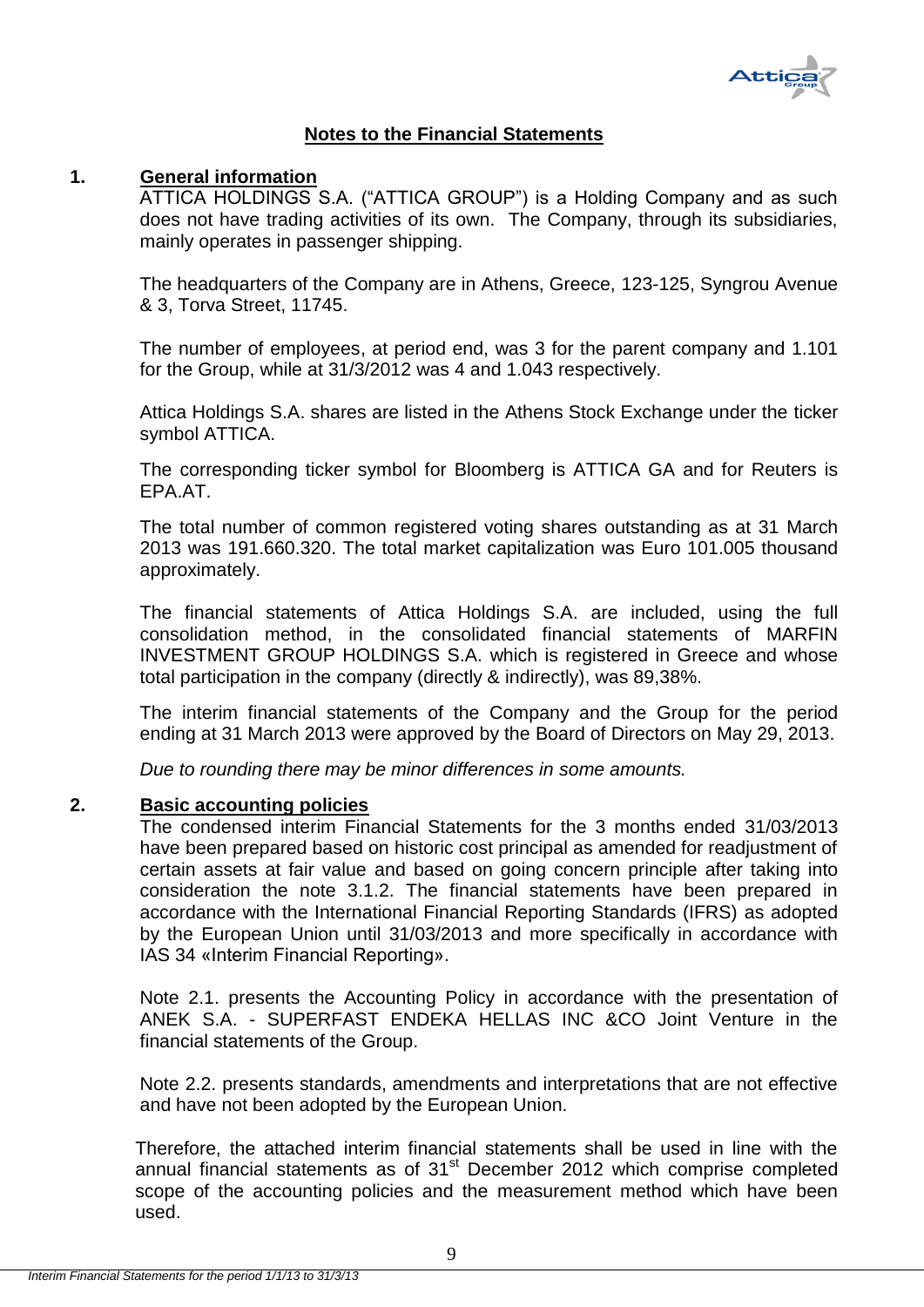

<span id="page-10-0"></span>2.1. Accounting Policy in accordance with the presentation of Anek S.A. - Superfast Endeka Hellas INC & CO Joint Venture in the financial statements of the Group In accordance with IAS 31 the above Joint Venture has been described as «Jointly controlled activities». The objective purpose, is the creation of income and its distribution to the venturers in accordance with the contractual arrangement. According to IAS 31, a venturer shall recognise in its financial statements:

- its share of the jointly controlled assets and any liabilities that it has incurred and - any expenses that it has incurred and any income from the sale or use of its share of the output of the joint venture.

Because the assets, liabilities, income and expenses are recognised in the financial statements of the venturer, no adjustments or other consolidation procedures are required in respect of these items when the venture presents consolidated financial statements.

The net receivable that arise from each balance sheet date, from the relevant settlement and the payment from the Joint Venture to and from the ventures, has been posted in the short term receivables.

## <span id="page-10-1"></span>2.2. New Standards, Interpretations, Revisions and Amendments to existing Standards that are effective and have been adopted by the European Union

The following amendments and interpretations of the IFRS have been issued by IASB and their application is mandatory from or after 01/01/2013. The most significant Standards and Interpretations are as follows:

## **Amendments to IAS 1 "Presentation of Financial Statements" – Presentation of Items of Other Comprehensive Income**

In June 2011, the IASB issued the amendment to IAS 1 "Presentation of Financial Statements". The amendments pertain to the way of other comprehensive income items presentation. The amendments do not affect the consolidated and separate financial statements.

## **IFRS 13 "Fair Value Measurement"**

In May 2011, IASB issued IFRS 13 "Fair Value Measurement". IFRS 13 defines fair value, sets out in a single IFRS a framework for measuring fair value and requires disclosures about fair value measurements. The measurement and disclosure requirements of IFRS 13 apply when another IFRS requires or permits the item to be measured at fair value. IFRS 13 does not determine when an asset, a liability or an entity's own equity instrument is measured at fair value. Neither does it change the requirements of other IFRSs regarding the items measured at fair value and makes no reference to the way the changes in fair value are presented in the Financial Statements. The standard does not affect the consolidated and separate financial statements.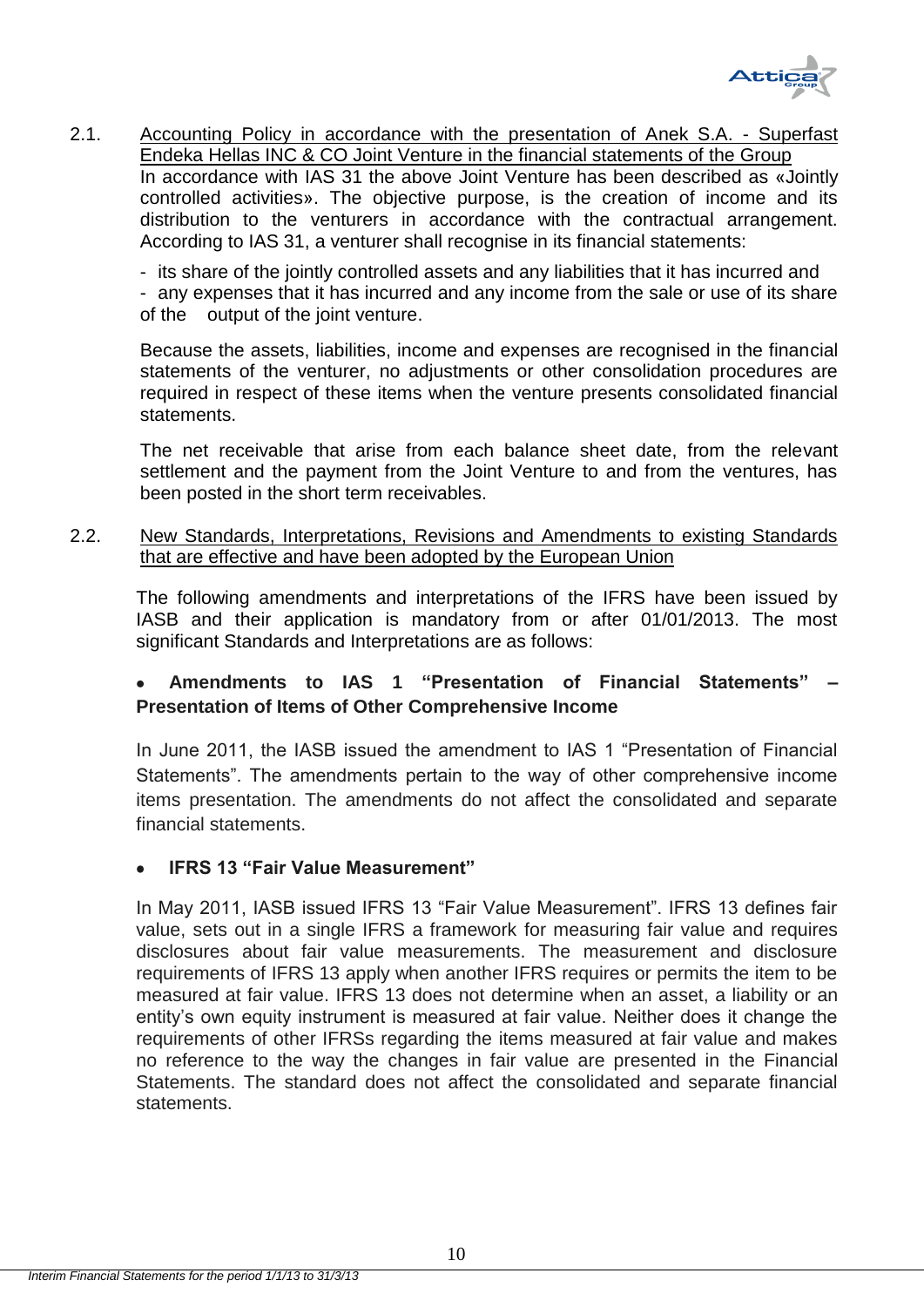

## **Amendments to IAS 19 "Employee Benefits"**

In June 2011, the IASB issued the amendment to IAS 19 "Employee Benefits". The amendments aim to improve the issues related to defined benefit plans. The revised version eliminates the "corridor method" and requires the recognition of remeasurements (including actuarial gains and losses) arising in the reporting period in other comprehensive income. Furthermore, this version changes the measurement and presentation of certain components of defined benefit cost. Under the revised standard, the Group/Company restates its reported results throughout the comparative periods in accordance with the prescribed transitional provisions of IAS 19 and in accordance with IAS 8 "Accounting Policies, Changes in Accounting Estimates and Errors". The amendments affect the consolidated and separate financial statements from the difference when recognizing actuarial earnings/(losses).

## **Amendment to IFRS 1 "First-time Adoption of International Financial Reporting Standards" - Government loans**

In March 2012, IASB issued amendment to IFRS 1, which gives IFRS first-time adopters the option, on a loan by loan basis, of applying the IFRS requirements retrospectively provided that the necessary information to apply the requirements to a particular government loan was obtained at the time of initially accounting for that loan. The amendment does not affect the consolidated and separate financial statements. The amendment has been adopted by the European Union in March 2013.

## **Annual Improvements 2009–2011 Cycle**

In May 2012, IASB issued Annual Improvements 2009–2011 Cycle, a collection of amendments to 5 International Financial Reporting Standards (IFRSs), as its latest set of annual improvements. The amendments are not significant and have not a material impact on Group's/Company's financial statements. These amendments have been adopted by the European Union in March 2013.

## <span id="page-11-0"></span>**3. Financial risk management**

### <span id="page-11-1"></span>3.1. Financial risk factors

The Group is exposed to a series of financial risks, including market risk (unexpected volatility of exchange rates and interest rates) and credit risk. Consequently, the Group uses a risk management program which seeks to minimize potential adverse effects.

Risk management relates to identifying, evaluating and hedging financial risks. The Group's policy is not to undertake any transactions of a speculative nature.

The Group's financial instruments consist mainly of deposits with banks, receivables and payables, loans, repos, finance leases and derivatives.

### <span id="page-11-2"></span>3.1.1. Foreign currency risk

The functional currency of the Group is EURO.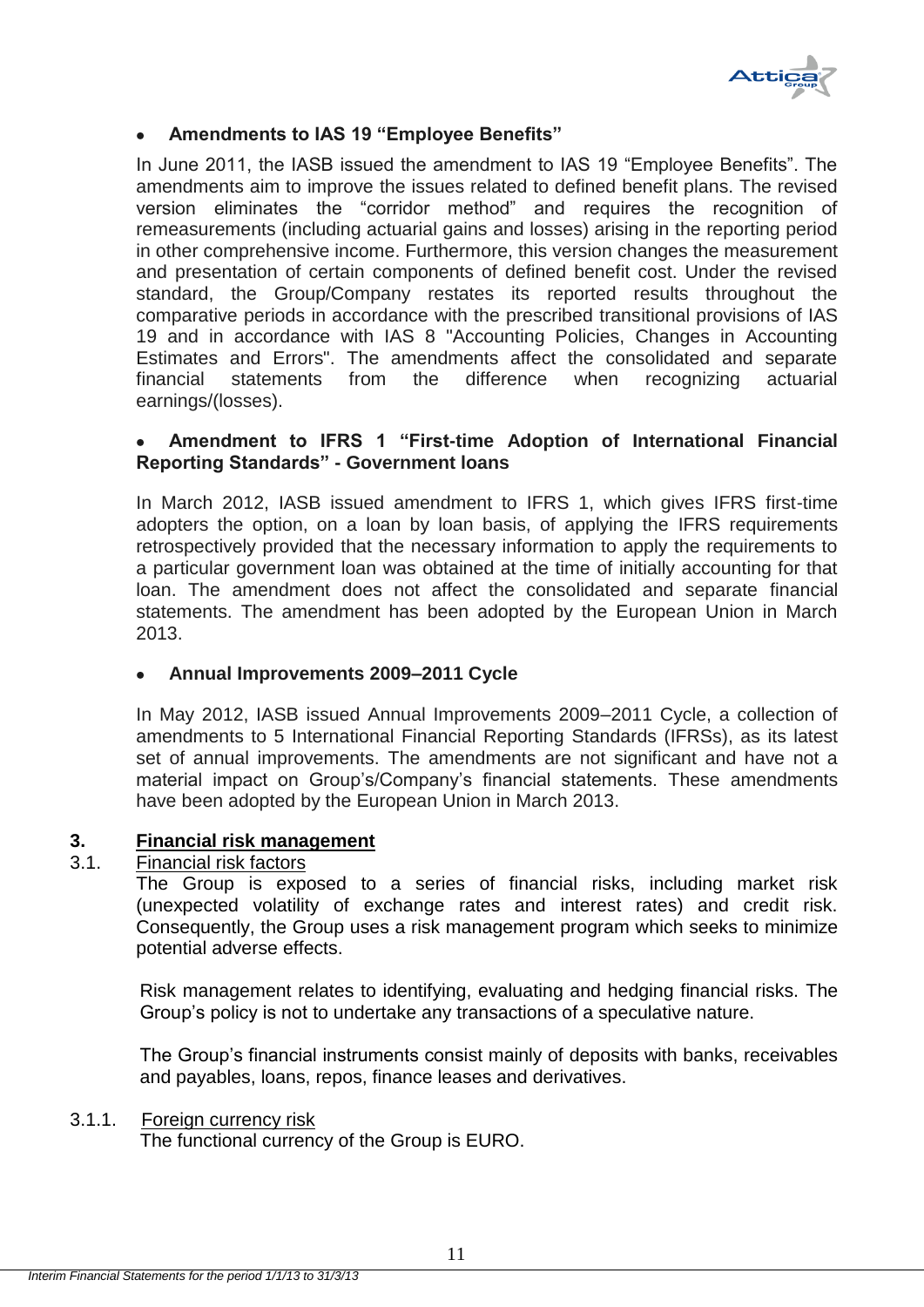

#### **TABLE OF FINANCIAL ASSETS AND LIABILITIES**

#### **GROUP**

|                              |                          | 31/03/2013 |                  | 31/12/2012 |            |            |              |  |
|------------------------------|--------------------------|------------|------------------|------------|------------|------------|--------------|--|
|                              | <b>EUR</b>               | <b>USD</b> | <b>GBP OTHER</b> | <b>EUR</b> | <b>USD</b> | <b>GBP</b> | <b>OTHER</b> |  |
| <b>Notional amounts</b>      |                          |            |                  |            |            |            |              |  |
|                              |                          |            |                  |            |            |            |              |  |
| <b>Financial assets</b>      | 4.498                    | 1.360      |                  | 15.930     | 70         |            | 1            |  |
| <b>Financial liabilities</b> |                          | $-4.217$   |                  |            | $-4.093$   |            |              |  |
| Short-term exposure          | 4.498                    | $-2.857$   |                  | 15.930     | $-4.023$   |            | 1            |  |
| <b>Financial assets</b>      |                          |            |                  |            |            |            |              |  |
| <b>Financial liabilities</b> | $\overline{\phantom{a}}$ | $-37.954$  |                  |            | $-36.835$  |            |              |  |
| Long-term exposure           | $\blacksquare$           | $-37.954$  |                  | ٠          | $-36.835$  |            |              |  |
| <b>COMPANY</b>               |                          |            |                  |            |            |            |              |  |
|                              |                          | 31/03/2013 |                  |            | 31/12/2012 |            |              |  |
|                              | <b>EUR</b>               | <b>USD</b> | <b>GBP OTHER</b> | <b>EUR</b> | <b>USD</b> | <b>GBP</b> | <b>OTHER</b> |  |
|                              |                          |            |                  |            |            |            |              |  |
| <b>Notional amounts</b>      |                          |            |                  |            |            |            |              |  |
| <b>Financial assets</b>      | 73                       |            |                  | 323        |            |            |              |  |

Financial liabilities **Short-term exposure 73 - - 323 - -** Financial assets - - - - - - - - Financial liabilities **Long-term exposure - - - - - - - -**

The table below presents the sensitivity of the period's result and owner's equity to a reasonable change in the interest rate equal to +/-10% in relation to the financial assets, financial liabilities and the transactional currency EURO/USD and EURO/GBP.

| <b>GROUP</b>                              | Sensitivity factor<br>Sensitivity factor |        | Sensitivity factor       |                    | Sensitivity factor |        | Sensitivity factor |                    | Sensitivity factor |                    |                    |        |
|-------------------------------------------|------------------------------------------|--------|--------------------------|--------------------|--------------------|--------|--------------------|--------------------|--------------------|--------------------|--------------------|--------|
|                                           | 10%                                      | $-10%$ | 10%                      | $-10%$             | 10%                | $-10%$ | 10%                | $-10%$             | 10%                | $-10%$             | 10%                | $-10%$ |
|                                           |                                          |        |                          | 31/03/2013         |                    |        |                    |                    |                    | 31/12/2012         |                    |        |
|                                           | <b>USD</b>                               |        |                          | <b>GBP</b>         |                    | Λοιπά  | <b>USD</b>         |                    | <b>GBP</b>         |                    | Λοιπά              |        |
|                                           |                                          |        |                          |                    |                    |        |                    |                    |                    |                    |                    |        |
| Profit for the fiscal year (before taxes) | $-3.484$                                 | 3.484  | ٠                        |                    |                    |        | $-3.686$           | 3.686              | ٠                  |                    |                    |        |
| Net position                              | $-3.484$                                 | 3.484  | $\overline{\phantom{a}}$ |                    |                    |        | $-3.686$           | 3.686              | ٠                  |                    |                    |        |
| <b>COMPANY</b>                            | Sensitivity factor                       |        |                          | Sensitivity factor | Sensitivity factor |        |                    | Sensitivity factor |                    | Sensitivity factor | Sensitivity factor |        |
|                                           | 10%                                      | $-10%$ | 10%                      | $-10%$             | 10%                | $-10%$ | 10%                | $-10%$             | 10%                | $-10%$             | 10%                | $-10%$ |
|                                           |                                          |        |                          | 31/03/2013         |                    |        |                    |                    |                    | 31/12/2012         |                    |        |
|                                           | <b>USD</b>                               |        | <b>GBP</b>               |                    |                    | Λοιπά  |                    | <b>USD</b>         |                    | <b>GBP</b>         | Λοιπά              |        |
| Profit for the fiscal year (before taxes) |                                          |        |                          |                    | ٠                  |        |                    |                    |                    |                    |                    |        |
| Net position                              |                                          |        |                          |                    |                    |        |                    |                    |                    |                    |                    |        |

For the acquisition of the new fast car-passenger ferry Blue Star Patmos, in June 2012, the Group has made a credit agreement with Daewoo Shipbuilding and Marine Engineering Co. Ltd. (DSME), Korea. The agreement amount stood at USD 54 mln. For the above amount the Group is exposed to foreign currency risk refers to the volatility of the exchange rate EURO/USD.

#### <span id="page-12-0"></span>3.1.2. Liquidity risk

Prudent liquidity risk management implies sufficient cash and availability of necessary available funding sources.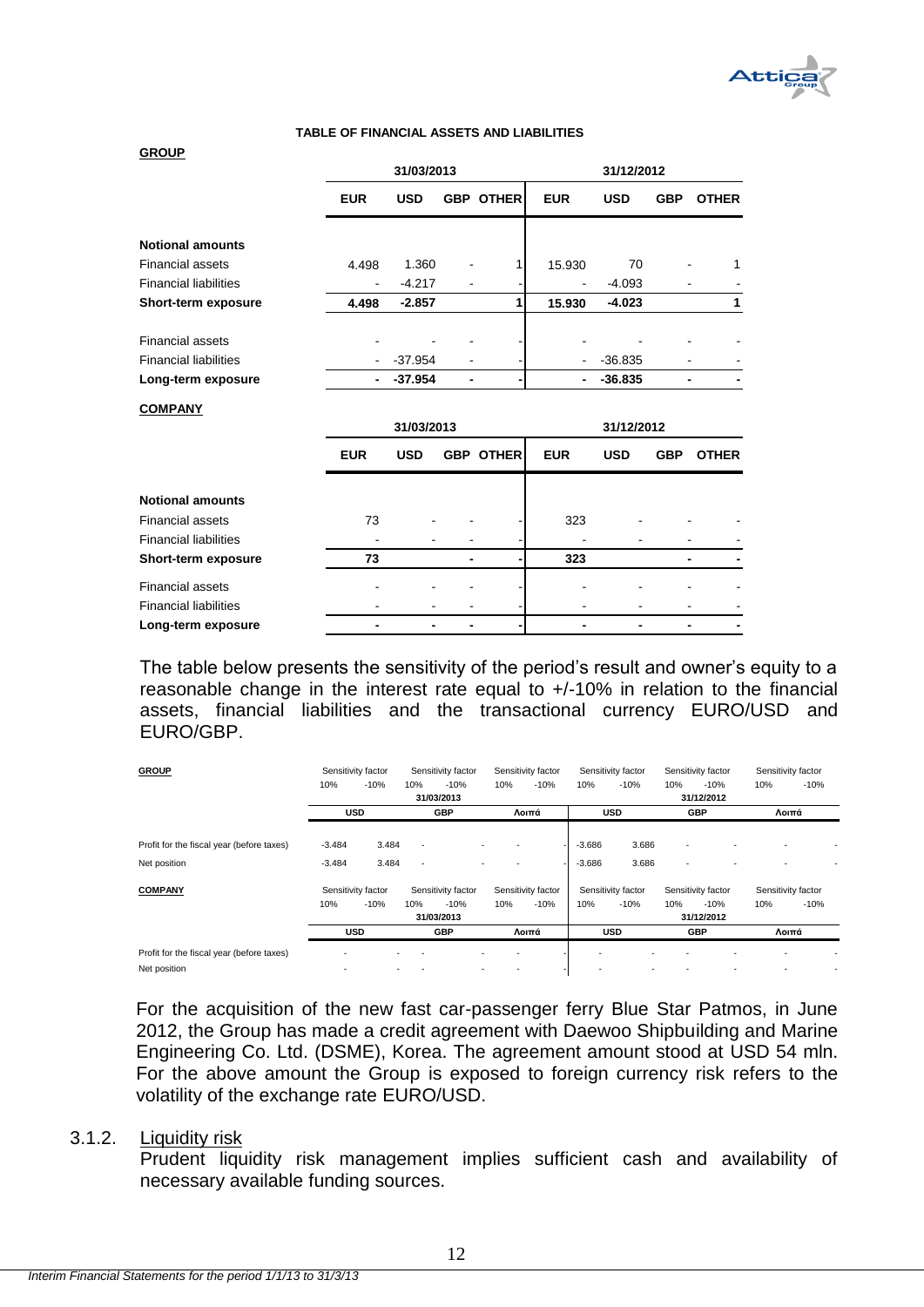

The Group is managing its liquidity requirements on a daily basis through a systematic monitoring οf its short and long term financial liabilities and of the payments that are made on a daily basis.

Furthermore, the Group constantly monitors the maturity of its receivables and payables, in order to retain a balance of its capital employed and its flexibility via its bank credit worthiness.

The maturity of the financial liabilities as of 31/03/2013 and 31/12/2012 of the Group and the Company is analyzed as follows:

|                                                       | <b>GROUP</b><br>31/03/2013 |                          |                          |                   |  |  |  |  |
|-------------------------------------------------------|----------------------------|--------------------------|--------------------------|-------------------|--|--|--|--|
|                                                       | Short-term                 |                          | Long-term                |                   |  |  |  |  |
|                                                       | <b>Within 6 months</b>     | 6 to 12 months           | 1 to 5 years             | more than 5 years |  |  |  |  |
| Long-term borrowing                                   |                            |                          |                          |                   |  |  |  |  |
| Liabilities relating to operating lease<br>agreements | $\overline{\phantom{0}}$   | $\overline{\phantom{0}}$ |                          |                   |  |  |  |  |
| Trade payables                                        | 28.773                     |                          |                          |                   |  |  |  |  |
| Other short-term liabilities                          | 15.890                     | ۰                        | 50.954                   |                   |  |  |  |  |
| Short-term borrowing                                  | 341.348                    | -                        | $\overline{\phantom{0}}$ |                   |  |  |  |  |
| <b>Total</b>                                          | 386.011                    |                          | 50.954                   |                   |  |  |  |  |

|                                                       | 31/12/2012             |                |  |                          |                   |                          |  |  |  |
|-------------------------------------------------------|------------------------|----------------|--|--------------------------|-------------------|--------------------------|--|--|--|
|                                                       | Short-term             |                |  | Long-term                |                   |                          |  |  |  |
|                                                       | <b>Within 6 months</b> | 6 to 12 months |  | 1 to 5 years             | more than 5 years |                          |  |  |  |
| Long-term borrowing                                   |                        |                |  |                          |                   |                          |  |  |  |
| Liabilities relating to operating lease<br>agreements | 2                      |                |  | $\overline{\phantom{0}}$ |                   | ٠                        |  |  |  |
| Trade payables                                        | 25.992                 | -              |  | $\overline{\phantom{a}}$ |                   | $\overline{\phantom{0}}$ |  |  |  |
| Other short-term liabilities                          | 13.551                 |                |  | 49.835                   |                   | $\overline{\phantom{0}}$ |  |  |  |
| Short-term borrowing                                  | 341.348                |                |  |                          |                   |                          |  |  |  |
| <b>Total</b>                                          | 380.893                |                |  | 49.835                   |                   |                          |  |  |  |

|                                          |                          |                | <b>COMPANY</b><br>31/03/2013 |                          |
|------------------------------------------|--------------------------|----------------|------------------------------|--------------------------|
|                                          | Short-term               | Long-term      |                              |                          |
|                                          | <b>Within 6 months</b>   | 6 to 12 months | 1 to 5 years                 | more than 5 years        |
| Trade payables                           | 37                       | -              | -                            |                          |
| Other short-term liabilities             | 249                      | -              |                              | $\overline{\phantom{a}}$ |
| Liabilities relating to advances for SCI | $\overline{\phantom{0}}$ | -              | 13.000                       |                          |
| <b>Total</b>                             | 286                      | -              | 13.000                       |                          |

|                              | 31/12/2012             |                          |                          |                          |  |  |  |
|------------------------------|------------------------|--------------------------|--------------------------|--------------------------|--|--|--|
|                              | Short-term             |                          | Long-term                |                          |  |  |  |
|                              | <b>Within 6 months</b> | 6 to 12 months           | 1 to 5 years             | more than 5 years        |  |  |  |
| Trade payables               | 64                     |                          | $\overline{\phantom{a}}$ |                          |  |  |  |
| Other short-term liabilities | 258                    | $\overline{\phantom{a}}$ | $\overline{\phantom{a}}$ | $\overline{\phantom{0}}$ |  |  |  |
| Derivatives                  |                        | -                        | 13.000                   | $\overline{\phantom{0}}$ |  |  |  |
| Total                        | 322                    |                          | 13.000                   |                          |  |  |  |

As shown in the table above, the total borrowings of the Group at 31/03/2013 amounted to Euro 341.348 thousand.

Considering the above, the Group on 31/02/2013 had negative working capital amounting to Euro 318.194 thousand, as the Group's current liabilities exceed its current assets (with the major part of current liabilities -88,4% - relating to short-term borrowing).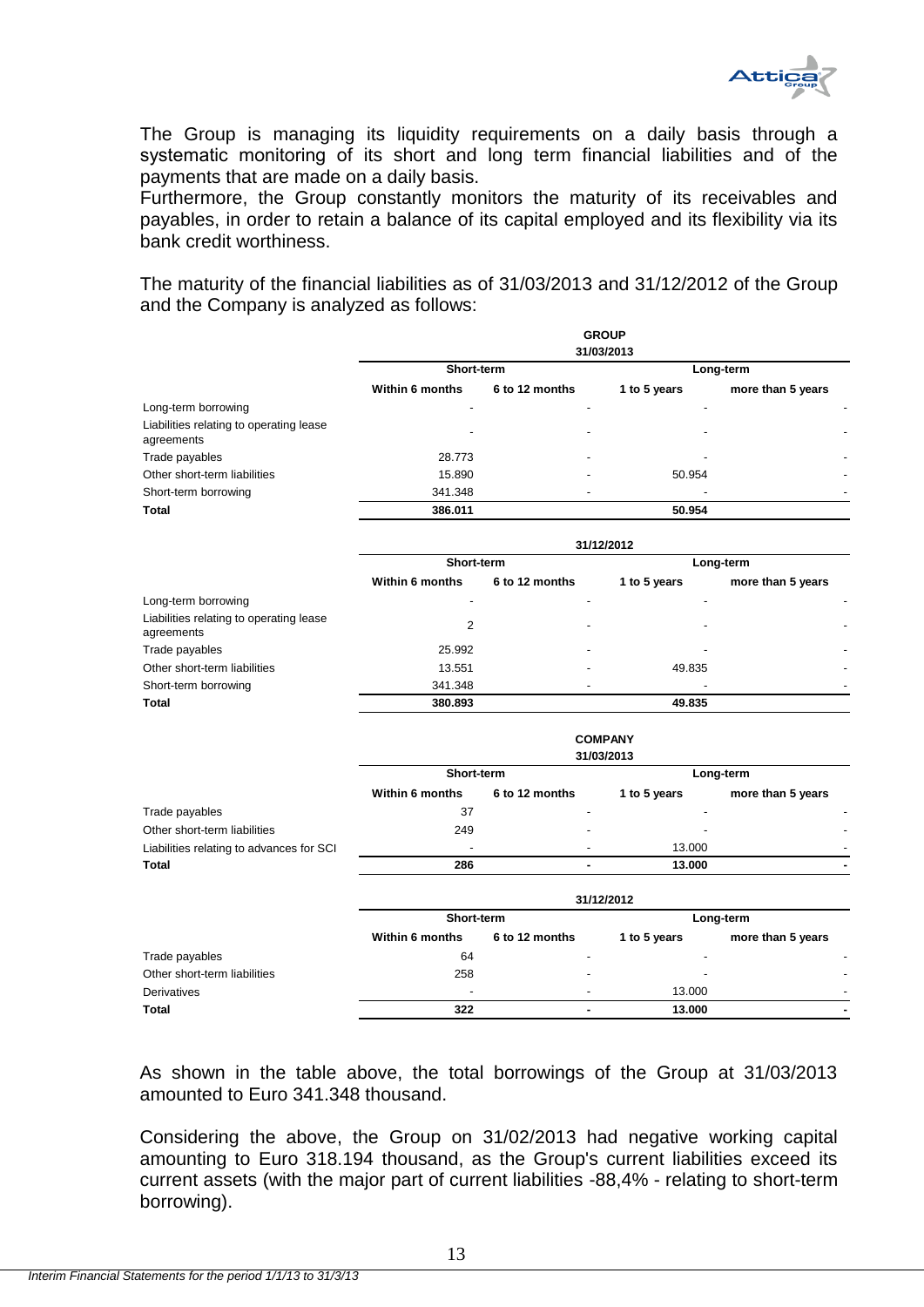

At the end of the fiscal year 2011, the Group proceeded to reclassification of loans amounting to Euro 223.722 thousand from the line of the Statement of Financial Position "Long Term Loan Liabilities" to the line "Short Term Loan Liabilities", given that on December 31, 2011 there were not met the financial conditions (covenants) that regulate the related borrowings and, at the same time, provide the cancellation right to creditors in this case, which would make the borrowings immediately repayable.

Moreover, regarding the aforementioned borrowing liabilities, the item "Current loan liabilities" includes an additional amount of Euro 46.649 thousand deemed payable and an amount of Euro 28.552 thousand pertaining to the part contractually maturing within 2013.

As at the financial statements approval date, the Group's Management was in advanced negotiations with creditor banks on restructuring the debt. In particular, there has been established an informal committee of lenders, which is in the process of negotiating restructuring of repayment terms and conditions of existing loans with the Group. On this basis, the Group's lenders have stated that they appreciate the efforts, made by the Group, and declared their intention to resume negotiations on the basis of constructive dialogue and estimate that there are reasonable chances that the two parties will reach a restructuring of debt. In this context, the Group's Management, as at the time of preparation of financial statements, considers it reasonable that the negotiations will be successful, to the benefit of the Lenders and the Group.

At the same time, the Group Management is in advanced negotiations process regarding refinancing of short-term borrowings, standing at Euro 40 million, which fall due within the next 12 months. The Group Management has received positive response and believes that the discussions with the credit institutions will be completed successfully.

Along with the negotiations with the banks as mentioned above, within the year, the Group proceeded to a series of actions, aimed at enhancing its liquidity (see Annual Financial Statement for the fiscal year 2012).

On 05/04/2013 the Group has concluded the sale of its RoPax vessel Superfast VI to Genting Group for a total cash consideration of Euro 54 mln. The sale of Superfast VI generated for Attica Group, after the payment of its borrowing Euro 28,5 mln, additional cash of Euro 21 mln. Also, in April 2013 the Group paid the amount of Euro 20,3 mln which has been deemed payable. Furthermore, in May 2013 the Group paid the amount of Euro 0,8 mln against the borrowings of the vessels Superfast I and Superfast II.

In light of the above actions and good cooperation with the Group's lenders, we estimate that the Group will not face problems of funding and liquidity.

## <span id="page-14-0"></span>**4. Consolidation - Joint service agreement**

<span id="page-14-1"></span>4.1. Consolidation of the subsidiaries of Attica Holdings S.A.

The following directly subsidiaries are being consolidated using the full consolidation method.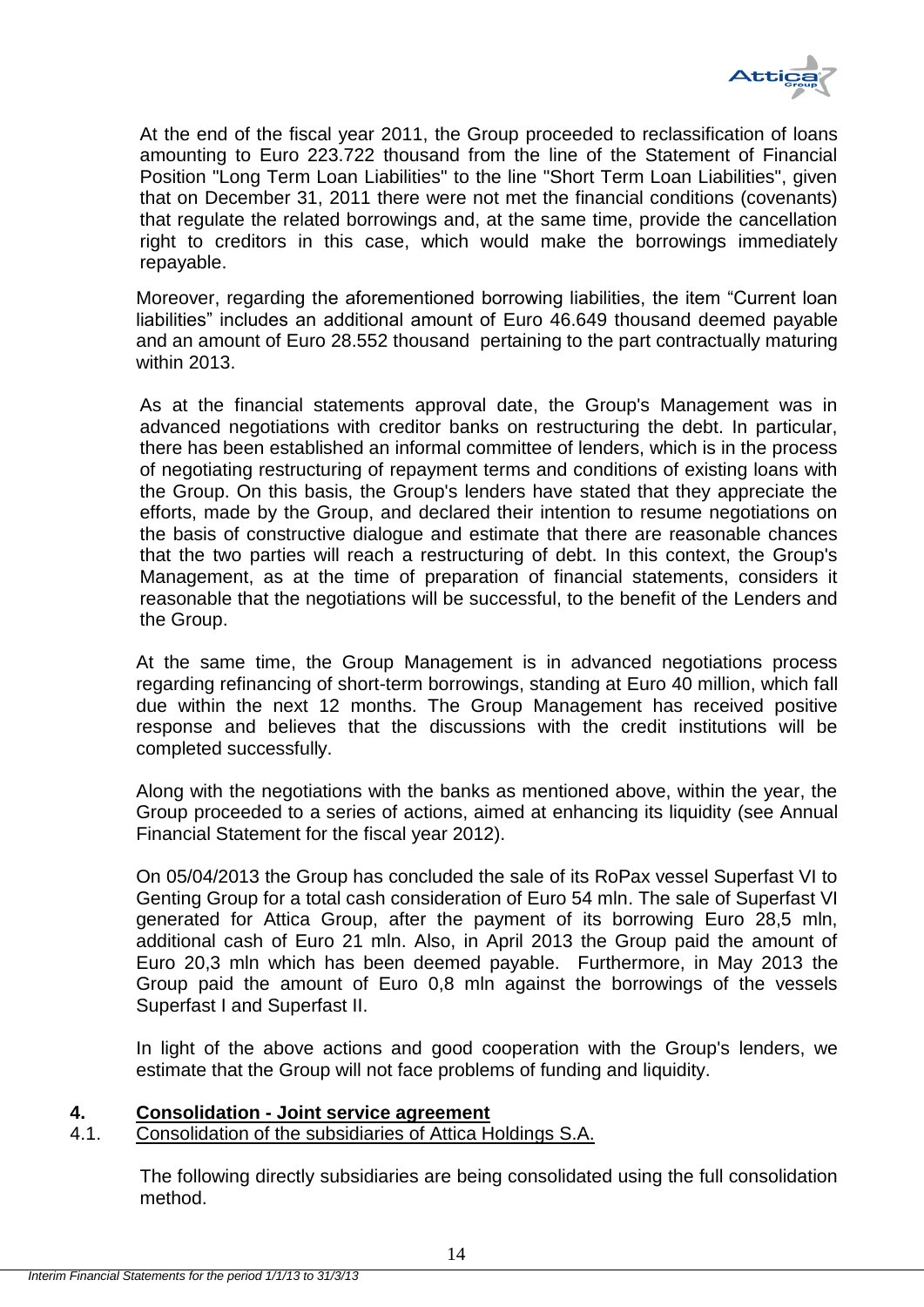

|                                                             | 31/03/2013         |                                            |               |                             |         |                            |                         |                                         |
|-------------------------------------------------------------|--------------------|--------------------------------------------|---------------|-----------------------------|---------|----------------------------|-------------------------|-----------------------------------------|
| <b>Subsidiary</b>                                           | Carrying<br>amount | % of direct<br>participation participation | % of indirect | % of total<br>participation | Country | Nature of<br>Relationship  | Consolidation<br>Method | <b>Unaudited</b><br><b>Fiscal Years</b> |
| SUPERFAST EPTA MC.                                          | 49                 | 100.00%                                    | 0.00%         | 100.00%                     | Greece  | <b>Direct</b>              | Full                    | 2007-2012                               |
| SUPERFAST OKTO MC.                                          | 32                 | 100.00%                                    | 0.00%         | 100,00%                     | Greece  | Direct                     | Full                    | 2007-2012                               |
| SUPERFAST ENNEA MC.                                         | 1.005              | 100,00%                                    | $0.00\%$      | 100,00%                     | Greece  | <b>Direct</b>              | Full                    | 2007-2012                               |
| SUPERFAST DEKA MC.                                          | 53                 | 100,00%                                    | 0,00%         | 100,00%                     | Greece  | <b>Direct</b>              | Full                    | 2007-2012                               |
| NORDIA MC.                                                  | 17                 | 100,00%                                    | $0.00\%$      | 100,00%                     | Greece  | <b>Direct</b>              | Full                    | 2007-2012                               |
| MARIN MC.                                                   | 2.302              | 100,00%                                    | 0,00%         | 100,00%                     | Greece  | <b>Direct</b>              | Full                    | 2007-2012                               |
| <b>ATTICA CHALLENGE LTD</b>                                 | 2                  | 100,00%                                    | $0.00\%$      | 100,00%                     | Malta   | <b>Direct</b>              | Full                    |                                         |
| <b>ATTICA SHIELD LTD</b>                                    | $\overline{2}$     | 100.00%                                    | $0.00\%$      | 100.00%                     | Malta   | <b>Direct</b>              | Full                    |                                         |
| ATTICA PREMIUM S.A.                                         |                    | 100,00%                                    | 0,00%         | 100,00%                     | Greece  | <b>Direct</b>              | Full                    | 2006-2012                               |
| SUPERFAST DODEKA (HELLAS) INC. & CO<br><b>JOINT VENTURE</b> |                    | 0,00%                                      | 0,00%         | 0,00%                       | Greece  | Under common<br>management | Full                    | 2007-2012                               |
| SUPERFAST FERRIES S.A.                                      |                    | 100.00%                                    | $0.00\%$      | 100.00%                     | Liberia | <b>Direct</b>              | Full                    | 2010-2012                               |
| SUPERFAST PENTE INC.                                        |                    | 100,00%                                    | 0,00%         | 100,00%                     | Liberia | <b>Direct</b>              | Full                    | 2007-2012                               |
| SUPERFAST EXI INC.                                          | 18.536             | 100,00%                                    | 0,00%         | 100,00%                     | Liberia | <b>Direct</b>              | Full                    | 2007-2012                               |
| SUPERFAST ENDEKA INC.                                       | 22.483             | 100,00%                                    | 0,00%         | 100,00%                     | Liberia | <b>Direct</b>              | Full                    | 2007-2012                               |
| SUPERFAST DODEKA INC.                                       |                    | 100,00%                                    | 0,00%         | 100,00%                     | Liberia | <b>Direct</b>              | Full                    | 2007-2012                               |
| BLUE STAR FERRIES MARITIME S.A.                             | 208.483            | 100,00%                                    | 0,00%         | 100,00%                     | Greece  | <b>Direct</b>              | Full                    | 2008-2012                               |
| BLUE STAR FERRIES JOINT VENTURE                             |                    | 0,00%                                      | 0,00%         | 0,00%                       | Greece  | Under common<br>management | Full                    | 2008-2012                               |
| <b>BLUE STAR FERRIES S.A.</b>                               | 1.707              | 100,00%                                    | 0,00%         | 100,00%                     | Liberia | <b>Direct</b>              | Full                    | 2010-2012                               |
| <b>WATERFRONT NAVIGATION COMPANY</b>                        | $\mathbf{1}$       | 100,00%                                    | 0,00%         | 100,00%                     | Liberia | <b>Direct</b>              | Full                    |                                         |
| THELMO MARINE S.A.                                          | 77                 | 100,00%                                    | 0,00%         | 100,00%                     | Liberia | <b>Direct</b>              | Full                    |                                         |
| <b>BLUE ISLAND SHIPPING INC.</b>                            | 29                 | 100,00%                                    | 0,00%         | 100,00%                     | Panama  | <b>Direct</b>              | Full                    |                                         |
| STRINTZIS LINES SHIPPING LTD.                               | 22                 | 100,00%                                    | 0,00%         | 100,00%                     | Cyprus  | <b>Direct</b>              | Full                    |                                         |
| SUPERFAST ONE INC.                                          | 30.753             | 100,00%                                    | 0.00%         | 100,00%                     | Liberia | <b>Direct</b>              | Full                    | 2008-2012                               |
| SUPERFAST TWO INC.                                          | 32.650             | 100,00%                                    | 0,00%         | 100,00%                     | Liberia | <b>Direct</b>              | Full                    | 2009-2012                               |
| ATTICA FERRIES M.C.                                         | 3.960              | 100,00%                                    | 0,00%         | 100,00%                     | Greece  | <b>Direct</b>              | Full                    | 2009-2012                               |
| ATTICA FERRIES M.C. & CO JOINT<br><b>VENTURE</b>            |                    | 0,00%                                      | 0,00%         | 0,00%                       | Greece  | Under common<br>management | Full                    | 2008-2012                               |
| BLUE STAR M.C.                                              | 29.304             | 100,00%                                    | 0,00%         | 100,00%                     | Greece  | <b>Direct</b>              | Full                    | 2009-2012                               |
| <b>BLUE STAR FERRIES M.C.</b>                               | 16.722             | 100,00%                                    | 0,00%         | 100,00%                     | Greece  | <b>Direct</b>              | Full                    | 2009-2012                               |
| ATTICA FERRIES MARITIME S.A.                                | 81                 | 100,00%                                    | 0,00%         | 100,00%                     | Greece  | <b>Direct</b>              | Full                    | 2012                                    |

For the subsidiaries registered outside the European Union, which do not have an establishment in Greece, obligation for taxation audit.

For all the companies of the Group, there are no changes of the method of consolidation.

There are no companies which have been consolidated in the present period while they have not been consolidated either in the previous period or in the same period of the fiscal year 2012.

There are no companies which have not been consolidated in the present period while they have been consolidated either in the previous period or in the same period of the fiscal year 2012.

There are no companies of the Group which have not been consolidated in the consolidated financial statements.

<span id="page-15-0"></span>4.2. Agreement between Attica Holdings S.A. and Anek

On  $24<sup>th</sup>$  May, 2011 the Group has announced the signing of a joint service agreement with Anek Lines for the employment of vessels of the two companies in the international route Patras – Igoumenitsa – Ancona and the domestic route Piraeus – Herakleion, Crete.

Therefore, the Joint Venture company "Anek S.A. – Superfast Endeka (Hellas) Inc" (distrinctive name "Anek – Superfast" ) has been established in which participate the companies Anek S.A., Superfast Exi (Hellas) Inc., Superfast Endeka (Hellas) Inc. and Attika Ferries M.C.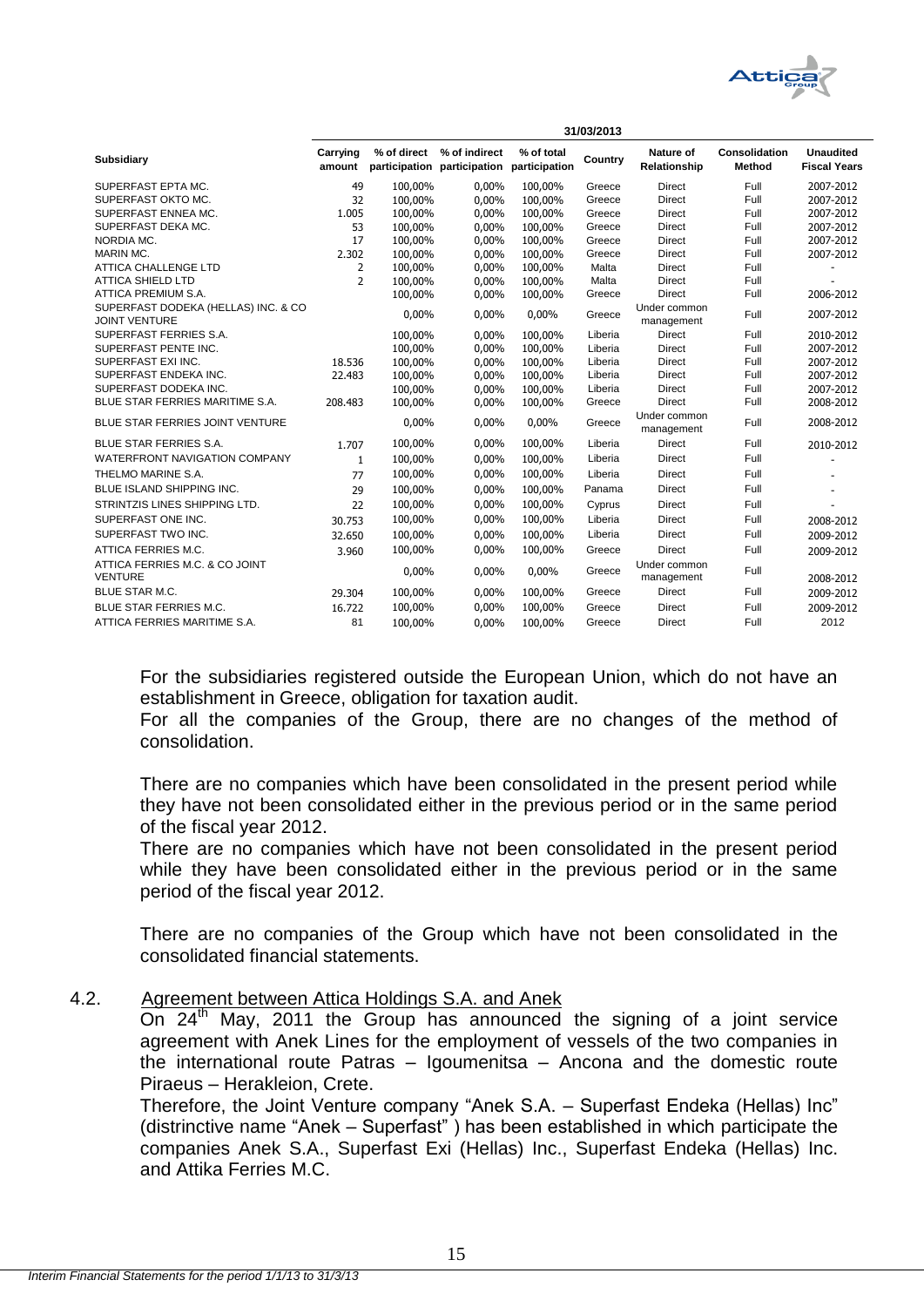

## <span id="page-16-0"></span>**5. Related party disclosures**

<span id="page-16-1"></span>5.1. Intercompany transactions between Attica Holdings S.A. and other companies of Attica Group

The parent company has an amount of Euro 699 thousand as receivable dividend arising from its 100% subsidiary company Blue Star Ferries Maritime S.A. The above amount is written-off in the consolidated accounts of Attica Group.

The intercompany balances as at 31/3/2013 between the Group's companies arising from its corporate structure ( see § 4.1. of the financial statements at 31/12/2012) are the following:

- a) Between the ship owning companies of the Group stood at Euro 49.621 thousand.
- b) Βalances of Attica Premium S.A. arising from its transactions with the Group's maritime entities stood at Euro 913 thousand.
- c) Between Blue Star Ferries Maritime S.A. & Co Joint Venture and the ship owning companies of the Group stood at Euro 25.183 thousand.

The above amounts are written-off in the consolidated accounts of Attica Group.

## <span id="page-16-2"></span>5.1.1. Intercompany transactions between Attica Holdings S.A. and the companies of Marfin Investment Group

| <b>COMPANIES</b>                                                   | Sales | <b>Purchases</b> | Receivables Payables<br>from | to     |
|--------------------------------------------------------------------|-------|------------------|------------------------------|--------|
| GEFSIPLOIA S.A.<br>VIVARTIA S.A.                                   | 1.672 | 340              | 862                          | 718    |
| S. NENDOS S.A.                                                     |       |                  |                              |        |
| <b>HELLENIC CATERING S.A.</b><br>HELLENIC FOOD SERVICE PATRON S.A. |       | 5                |                              | 11     |
| Y-LOGIMED                                                          |       |                  |                              |        |
| MIG REAL ESTATE S.A.                                               |       |                  |                              |        |
| SINGULAR LOGIC S.A.                                                |       | 64               |                              | 181    |
| SINGULAR LOGIC INTERGRATOR S.A.                                    |       |                  |                              |        |
| MIG MEDIA A.E.                                                     |       | 1                |                              | -3     |
| MARFIN INVESTMENT GROUP*                                           |       |                  |                              | 13.000 |
|                                                                    | 1.672 | 410              | 862                          | 13.907 |

### <span id="page-16-3"></span>5.2. Guarantees

The parent company has guaranteed to lending banks the repayment of loans of the Group's vessels amounting Euro 338.923 thousand.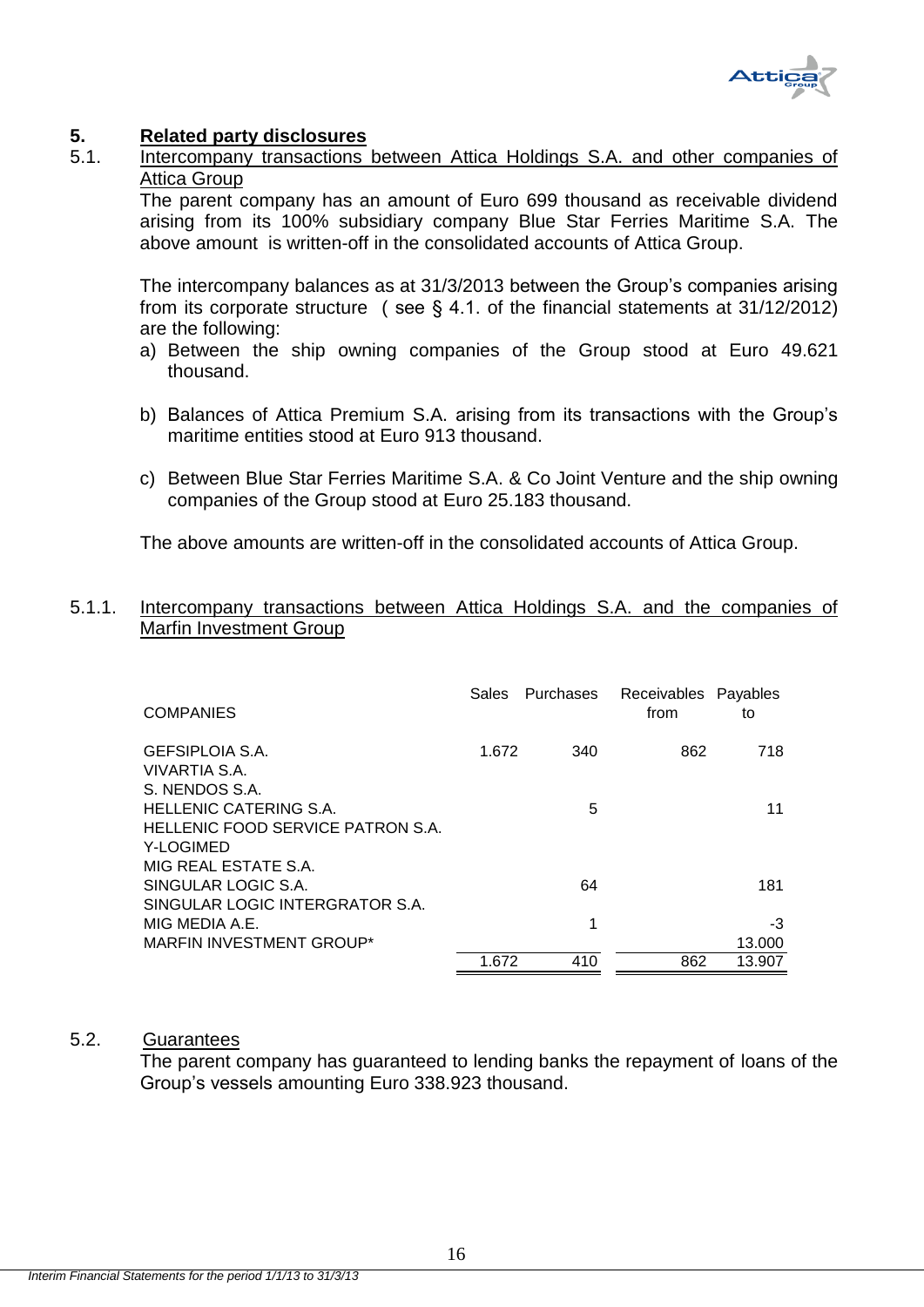

## <span id="page-17-0"></span>5.3. Board of Directors and Executive Directors' Fees

#### **Key management compensation**

|                                     | Amounts in $\epsilon$ |            |  |
|-------------------------------------|-----------------------|------------|--|
|                                     | 31/03/2013            | 31/03/2012 |  |
| Salaries & other employees benefits | 537                   | 710        |  |
| Social security costs               | 98                    | 58         |  |
| <b>B.O.D. Remuneration</b>          |                       |            |  |
| <b>Termination benefits</b>         |                       |            |  |
| Other long-term benefits            |                       |            |  |
| Share-based payments                |                       |            |  |
| Total                               | 635                   | 768        |  |
|                                     |                       |            |  |
| Number of key management personnel  | 13                    | 14         |  |

Key management personnel are those persons having authority and responsibility for planning, directing and controlling the activities of the entity, directly or indirectly, including any director (whether executive or otherwise) of that entity.

### <span id="page-17-1"></span>**6. General information for the Financial Statements (period 1-1 to 31-03-2013)**

The figures of the period  $1/1 - 31/3/2013$  are not fully comparable with the corresponding figures of continuing operations of the previous year because the vessel Blue Star Patmos began its deployment as of 10.07.2012 on the route Piraeus-Chios-Mytilini.

#### <span id="page-17-2"></span>6.1. Revenue Analysis and Geographical Segments Report

The Group has decided to provide information based on the geographical segmentation of its operations.

The Group operates in the Greek Domestic Routes and in Adriatic Sea The Group's vessels provide transportation services to passengers, private vehicles and freight.

#### **Seasonality**

The Company's sales are highly seasonal. The highest traffic for passengers and vehicles is observed during the months July, August and September while the lowest traffic for passengers and vehicles is observed between November and February. On the other hand, freight sales are not affected significantly by seasonality.

The Company, as a holding company, does not have any sales activity and for this reason there is no revenue analysis by geographical segment.

The consolidated results and other information per segment for the period 1/1 – 31/3/2013 are as follows: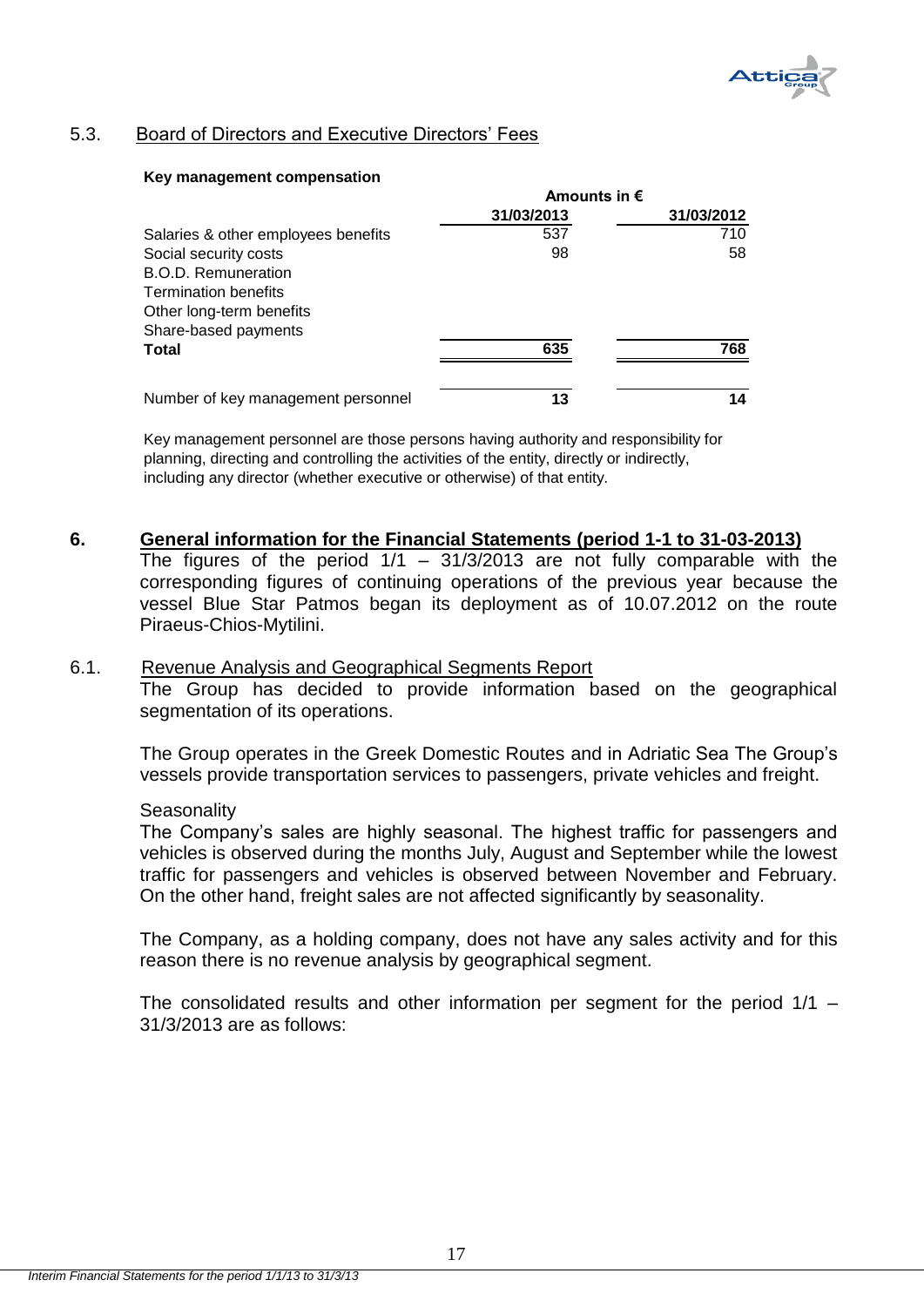

|                                                                                   | <b>GROUP</b><br>1/1-31/03/2013 |                |                    |           |  |
|-----------------------------------------------------------------------------------|--------------------------------|----------------|--------------------|-----------|--|
| <b>Geographical Segment</b>                                                       | Domestic<br>Routes             | Adriatic Sea   | Other <sup>*</sup> | Total     |  |
| Fares                                                                             | 20.918                         | 17.873         |                    | 38.791    |  |
| <b>On-board Sales</b>                                                             | 1.121                          | 1.124          |                    | 2.245     |  |
| Travel Agency Services (Intersector Sales)<br><b>Intersector Sales Write-offs</b> |                                |                |                    |           |  |
| <b>Total Revenue</b>                                                              | 22.039                         | 18.997         |                    | 41.036    |  |
| <b>Operating Expenses</b>                                                         | $-25.363$                      | $-23.864$      |                    | $-49.227$ |  |
| <b>Management &amp; Distribution Expenses</b>                                     | $-4.046$                       | $-3.175$       | $-271$             | $-7.492$  |  |
| Other revenue / expenses                                                          | 66                             | 909            | 2                  | 977       |  |
| Earnings before taxes, investing and financial results                            | $-7.304$                       | $-7.133$       | $-269$             | $-14.706$ |  |
| <b>Financial results</b>                                                          | $-3.747$                       | $-843$         | $-2$               | $-4.592$  |  |
| Earnings before taxes, investing and financial results,                           |                                |                |                    |           |  |
| depreciation and amortization                                                     | $-3.285$                       | $-4.405$       | $-250$             | $-7.940$  |  |
| Profit/Loss before Taxes                                                          | $-11.014$                      | $-7.946$       | $-336$             | $-19.296$ |  |
| Income taxes                                                                      | $-7$                           | $-14$          |                    | $-21$     |  |
| Profit/Loss after Taxes                                                           | $-11.021$                      | $-7.960$       | $-336$             | $-19.317$ |  |
| Customer geographic distribution                                                  |                                |                |                    |           |  |
| Greece                                                                            | 36.113                         |                |                    |           |  |
| Europe                                                                            | 4.286                          |                |                    |           |  |
| Third countries                                                                   | 637                            |                |                    |           |  |
| <b>Total Fares &amp; Travel Agency Services</b>                                   | 41.036                         |                |                    |           |  |
|                                                                                   |                                | 1/1-31/03/2013 |                    |           |  |
| <b>Geographical Segment</b>                                                       | Domestic                       | Adriatic Sea   | Other <sup>*</sup> | Total     |  |
|                                                                                   | Routes                         |                |                    |           |  |
| <b>Assets and liabilities figures</b><br>Vessels' Book Value at 01/01             |                                |                |                    |           |  |
| Improvements / Additions                                                          | 454.6021                       | 250.352        |                    | 704.954   |  |
| Vessels' redeployment                                                             |                                |                |                    |           |  |
| Vessel acquisitions in the present period                                         |                                |                |                    |           |  |
| Vessels' Disposals                                                                |                                |                |                    |           |  |
| Depreciation for the Period                                                       | $-4.632$                       | $-1.926$       |                    | $-6.558$  |  |
| Net Book Value of vessels at 31/03                                                | 449.970                        | 248.426        |                    | 698.396   |  |
| Other tangible Assets                                                             |                                |                | 1.669              | 1.669     |  |
| <b>Total Net Fixed Assets</b>                                                     | 449.970                        | 248.426        | 1.669              | 700.065   |  |

\* The column "Other" includes the parent company and the 100% subsidiary ATTICA PREMIUM S.A.

Secured loans 195.834 143.089 2.425 341.348

The revenue of the Group is derived from the agents based abroad.

| Net Book Value of Assets             | €700.065  |
|--------------------------------------|-----------|
| <b>Unallocated Assets</b>            | € 69.949  |
| <b>Total Assets</b>                  | € 770.014 |
| Long-term and Short-term liabilities | € 341.348 |
| <b>Unallocated Liabilities</b>       | € 97.947  |
| <b>Total Liabilities</b>             | €439.295  |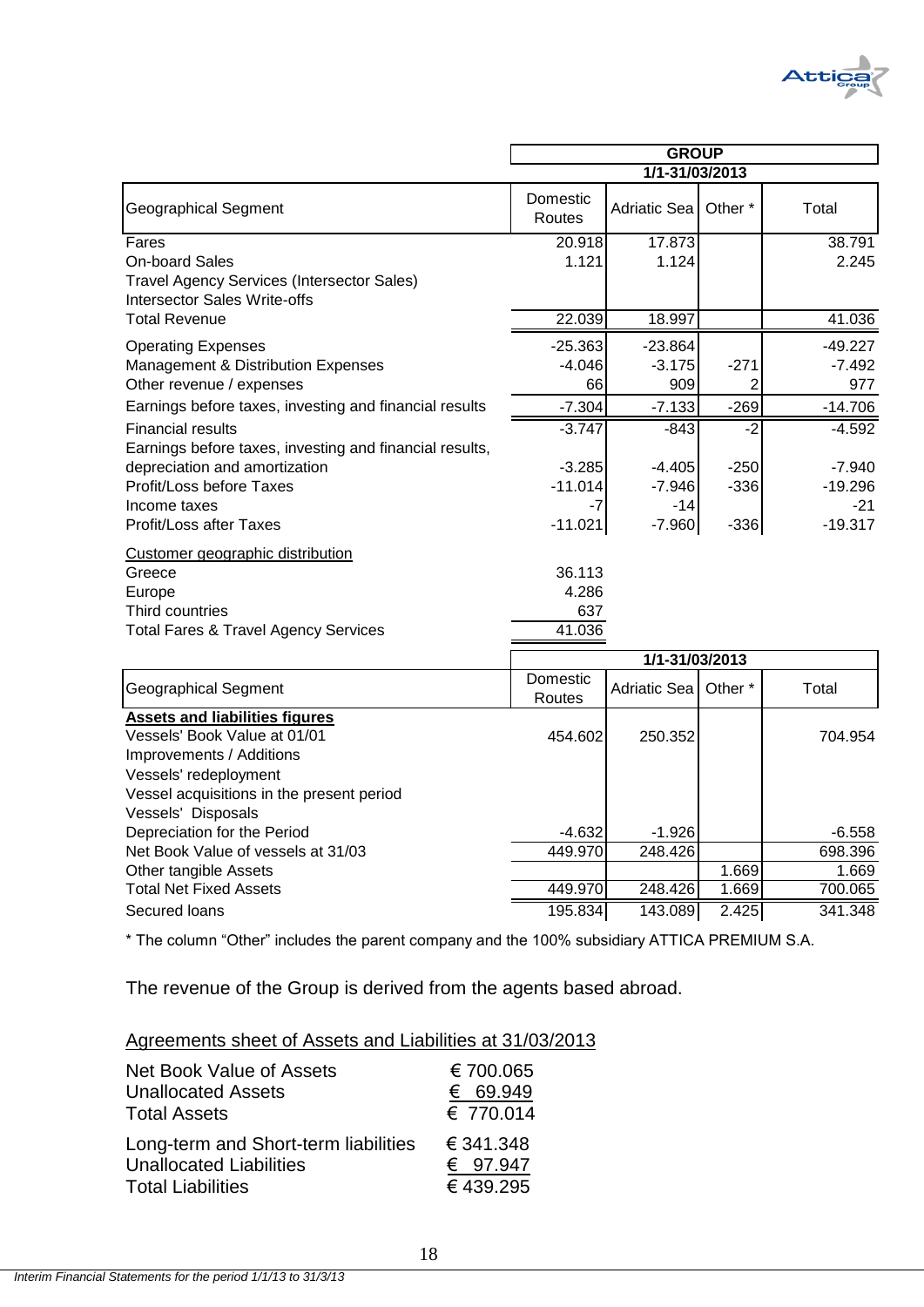

The vessels of the Group have been mortgaged as security of the long-term borrowings for the amount of Euro 882.986 thousand.

Revenue from Fares in Domestic routes includes the grants received for public services amounting Euro 2.510 thousand for the period 1/1 – 31/3/2013 and Euro 2.584 thousand for the period 1/1 – 31/3/2012.

The consolidated results and other information per segment for the period 1/1 – 31/3/2012 are as follows:

|                                                                                                                            | <b>GROUP</b>                    |                       |                    |                        |  |
|----------------------------------------------------------------------------------------------------------------------------|---------------------------------|-----------------------|--------------------|------------------------|--|
|                                                                                                                            |                                 | 1/1-31/03/2012        |                    |                        |  |
| <b>Geographical Segment</b>                                                                                                | Domestic<br>Routes              | Adriatic Sea          | Other <sup>*</sup> | Total                  |  |
| Fares<br><b>On-board Sales</b><br><b>Travel Agency Services (Intersector Sales)</b>                                        | 18.917<br>1.420                 | 18.060<br>1.560       |                    | 36.977<br>2.980        |  |
| <b>Intersector Sales Write-offs</b><br><b>Total Revenue</b>                                                                | 20.337                          | 19.620                |                    | 39.957                 |  |
| <b>Operating Expenses</b><br>Management & Distribution Expenses                                                            | $-25.227$<br>$-4.460$           | $-24.494$<br>$-4.128$ | $-472$<br>$-274$   | $-50.193$<br>$-8.862$  |  |
| Other revenue / expenses                                                                                                   | 324                             | 177                   | $-39$              | 462                    |  |
| Earnings before taxes, investing and financial results                                                                     | $-9.026$                        | $-8.824$              | $-785$             | $-18.636$              |  |
| <b>Financial results</b><br>Earnings before taxes, investing and financial results,                                        | $-1.974$                        | $-1.080$              | $-84$              | $-3.138$               |  |
| depreciation and amortization<br>Profit/Loss before Taxes                                                                  | $-5.122$<br>$-11.000$           | $-6.053$<br>$-9.904$  | $-785$<br>$-869$   | $-11.960$<br>$-21.774$ |  |
| Income taxes<br><b>Profit/Loss after Taxes</b>                                                                             | $-5$<br>$-11.005$               | $-12$<br>$-9.916$     | $-869$             | $-17$<br>$-21.791$     |  |
| Customer geographic distribution<br>Greece<br>Europe<br>Third countries<br><b>Total Fares &amp; Travel Agency Services</b> | 33.930<br>5.977<br>50<br>39.957 |                       |                    |                        |  |
|                                                                                                                            |                                 | 1/1-31/12/2012        |                    |                        |  |
| <b>Geographical Segment</b>                                                                                                | Domestic<br>Routes              | Adriatic Sea          | Other <sup>*</sup> | Total                  |  |
| <b>Assets and liabilities figures</b><br>Vessels' Book Value at 01/01<br>Vessel acquisitions in the present period         | 402.600<br>74.322               | 281.116               |                    | 683.716<br>74.322      |  |
| (Profit) loss on sale of property, plant and equipment                                                                     |                                 | $-6.396$              |                    | $-6.396$               |  |
| Vessels' impairment                                                                                                        | $-5.808$                        | $-14.551$             |                    | $-20.359$              |  |
| Depreciation for the Period<br>Net Book Value of vessels at 31/03                                                          | $-16.512$<br>454.602            | $-9.817$<br>250.352   |                    | $-26.329$<br>704.954   |  |
| Other tangible Assets                                                                                                      |                                 |                       | 1.776              | 1.776                  |  |
| <b>Total Net Fixed Assets</b>                                                                                              | 454.602                         | 250.352               | 1.776              | 706.730                |  |
| Secured loans                                                                                                              | 195.834                         | 143.089               | 2.427              | 341.350                |  |

\* The column "Other" includes the parent company and the 100% subsidiary ATTICA PREMIUM S.A.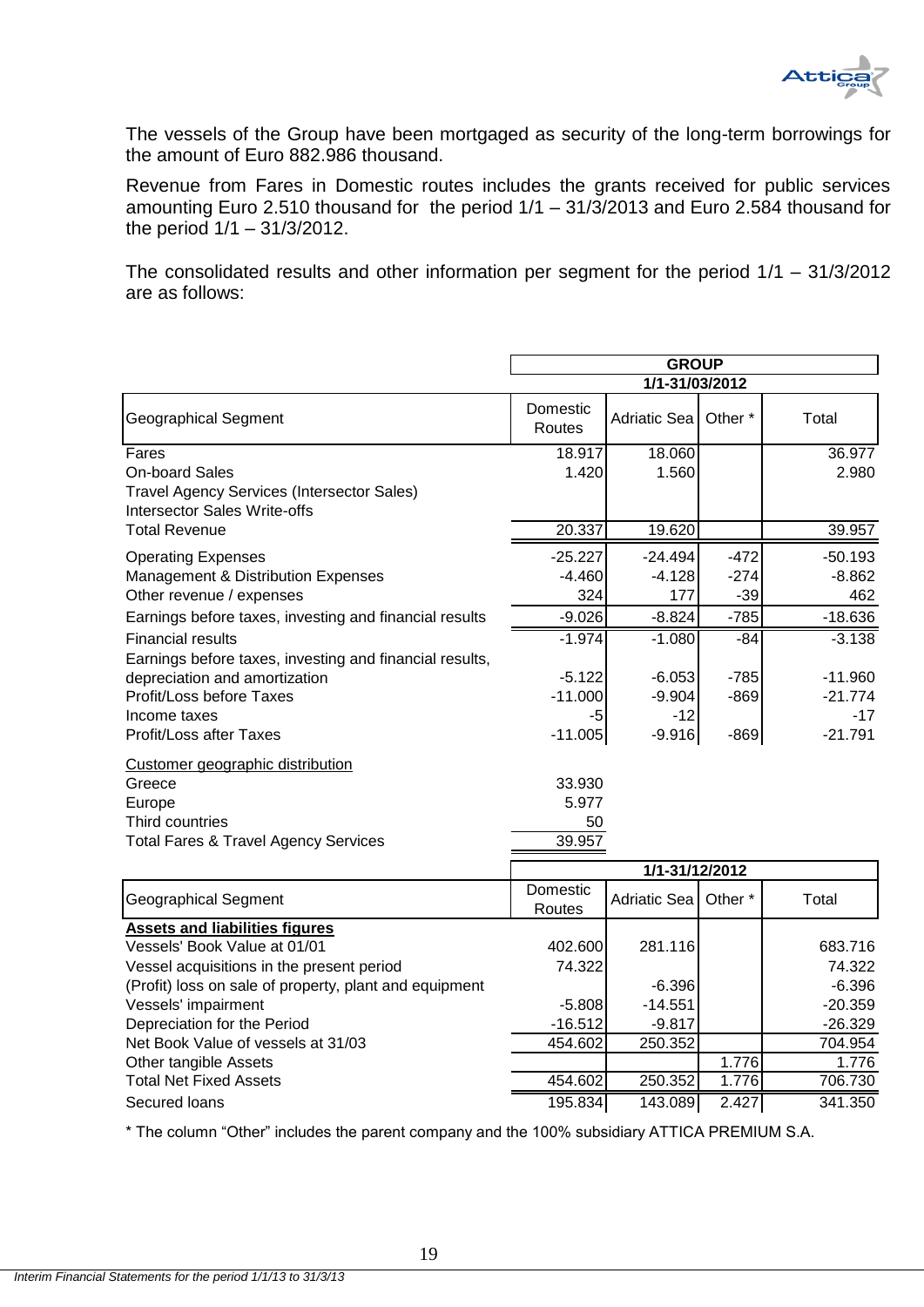

Agreements sheet of Assets and Liabilities at 31/12/2012

| Net Book Value of Assets<br><b>Unallocated Assets</b><br><b>Total Assets</b> | € 706.730<br>76.487<br>€<br>€ 783.217 |
|------------------------------------------------------------------------------|---------------------------------------|
| Long-term and Short-term liabilities                                         | € 341.350                             |
| <b>Unallocated Liabilities</b>                                               | € 91.496                              |
| <b>Total Liabilities</b>                                                     | €432.846                              |

## <span id="page-20-0"></span>6.2. Cost of sales

Cost of sales has been negatively affected compared to the previous period due to the fact that the management of the Group has proceeded the decrease of the operating expenses (the frequency of service on certain routes has been decreased).

### <span id="page-20-1"></span>6.3. Administrative expenses

Administrative expenses has been negatively affected compared to the previous period due to the fact that the management of the Group has proceeded the decrease of the administrative expenses.

### <span id="page-20-2"></span>6.4. Distribution expenses

Distribution expenses has been negatively affected compared to the previous period due to the fact that the management of the Group has proceeded the decrease of advertising expenses and sales commission.

## <span id="page-20-3"></span>6.5. Other financial results

Other financial results includes mainly the foreign exchange differences from the credit agreement of the Group with Daewoo Shipbuilding and Marine Engineering Co. Ltd. (DSME), Korea for the acquisition of the new fast car-passenger ferry Blue Star Patmos. The agreement amount stood at USD 54 mln.

## <span id="page-20-4"></span>6.6. Tangible assets

Tangible assets decreased compared to 31/12/2012.This decrease was due to the depreciations of the present period.

## <span id="page-20-5"></span>6.7. Other current assets

Other current assets increased compared to 31/12/2012. This increase was due to the vessels' dry dock.

- <span id="page-20-6"></span>6.8. Cash and cash equivalents Cash and cash equivalents decreased compared to 31/12/2012.
- <span id="page-20-7"></span>6.9. Share capital – Share premium – Total comprehensive income The share capital amounts to Euro 57.498 thousand and is divided in 191.660.320 common registered voting shares with a nominal value of Euro 0,30 each.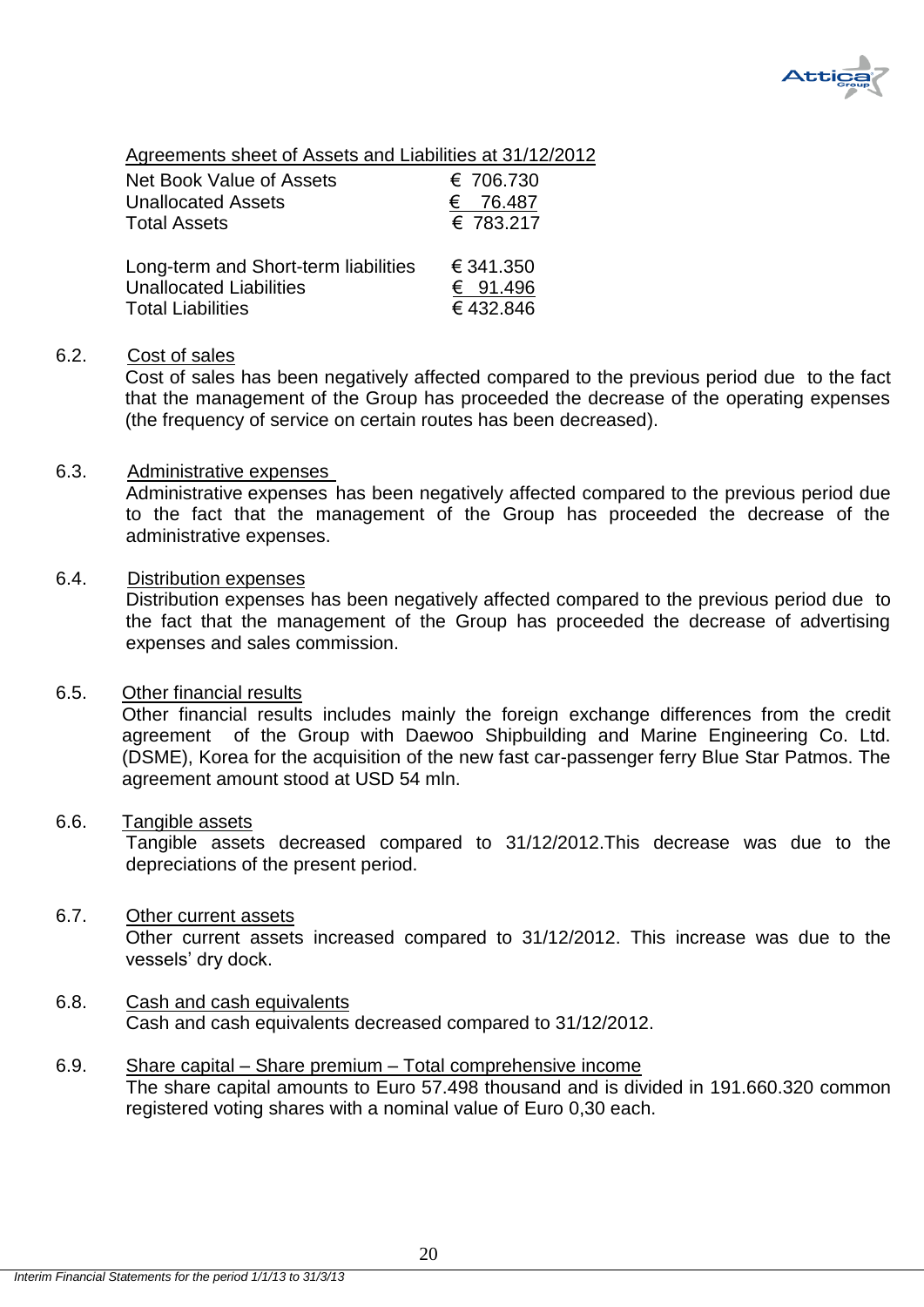

| <b>GROUP</b>                                                                                                  |                                           | Number of<br><b>Shares</b> | <b>Nominal value</b> |                         | Value of common<br>shares |         | Share premium     |
|---------------------------------------------------------------------------------------------------------------|-------------------------------------------|----------------------------|----------------------|-------------------------|---------------------------|---------|-------------------|
| <b>Balance as of 01/01/2013</b>                                                                               |                                           | 191.660.320                |                      | 0,30                    | 57.498                    |         | 290.011           |
| Capitalisation of share premium                                                                               |                                           |                            |                      |                         |                           |         |                   |
| Share issue<br>- Common<br>- Preference                                                                       |                                           |                            |                      |                         |                           |         |                   |
| Expenses related to share capital increase                                                                    |                                           |                            |                      |                         |                           |         |                   |
| <b>Balance as of 31/03/2013</b>                                                                               |                                           | 191.660.320                |                      | 0,30                    | 57.498                    |         | 290.011           |
| <b>COMPANY</b>                                                                                                |                                           | Number of<br><b>Shares</b> | <b>Nominal value</b> |                         | Value of common<br>shares |         | Share premium     |
| <b>Balance as of 01/01/2013</b><br>Capitalisation of share premium<br>Share issue<br>- Common<br>- Preference |                                           | 191.660.320                |                      | 0,30                    | 57.498                    |         | 290.011           |
| Expenses related to share capital increase<br><b>Balance as of 31/03/2013</b>                                 |                                           | 191.660.320                |                      | 0,30                    | 57.498                    |         | 290.011           |
| <u>Borrowings</u><br>Borrowings analysis:                                                                     |                                           |                            |                      |                         |                           |         |                   |
| Long-term borrowings<br>Short-term dept                                                                       |                                           |                            |                      |                         |                           |         |                   |
| Long-term borrowings                                                                                          | 31/03/2013                                |                            | 31/12/2012           |                         |                           |         |                   |
| Obligations under finance lease<br>Secured Loans<br><b>Bonds</b>                                              | 175.762<br>123.161                        |                            | 175.762<br>123.161   |                         |                           |         |                   |
| Less: Long-term loans payable in next financial                                                               | -298.923                                  |                            | $-298.923$           |                         |                           |         |                   |
| year<br>Total of long-term loans                                                                              |                                           | 0                          | 0                    |                         |                           |         |                   |
| Short-term dept                                                                                               | 31/03/2013                                |                            | 31/12/2012           |                         |                           |         |                   |
| Obligations under finance lease                                                                               |                                           |                            | 2                    |                         |                           |         |                   |
| Secured Loans<br><b>Bank Loans</b>                                                                            |                                           | 40.000<br>2.425            | 40.000<br>2.425      |                         |                           |         |                   |
| More: Long-term loans payable in next financial                                                               | 298.923                                   |                            | 298.923              |                         |                           |         |                   |
| year                                                                                                          |                                           |                            |                      |                         |                           |         |                   |
| <b>Total of short-term loans</b><br>Amounts in €                                                              | 341.348                                   |                            | 341.350              |                         |                           |         |                   |
| Borrowings as of 31/3/2013                                                                                    | <b>Obligations under</b><br>finance lease |                            | <b>Bank Loans</b>    | <b>Secured</b><br>Loans | <b>Bonds</b>              |         | <b>Borrowings</b> |
| Within 1year<br>After 1year but not more than 5 years<br>More than five years                                 |                                           |                            | 2.425                |                         | 215.762                   | 123.161 | 341.348           |
|                                                                                                               |                                           |                            | 2.425                |                         | 215.762                   | 123.161 | 341.348           |
| Amounts in €<br>Borrowings as of 31/12/2012                                                                   | <b>Obligations under</b><br>finance lease |                            | <b>Bank Loans</b>    | Secured<br>Loans        | <b>Bonds</b>              |         | <b>Borrowings</b> |
| Within 1year<br>After 1year but not more than 5 years                                                         |                                           | 2                          | 2.425                |                         | 215.762                   | 123.161 | 341.350           |
| More than five years                                                                                          |                                           | $\mathbf{2}$               | 2.425                |                         | 215.762                   | 123.161 | 341.350           |

<span id="page-21-0"></span> $6.10.$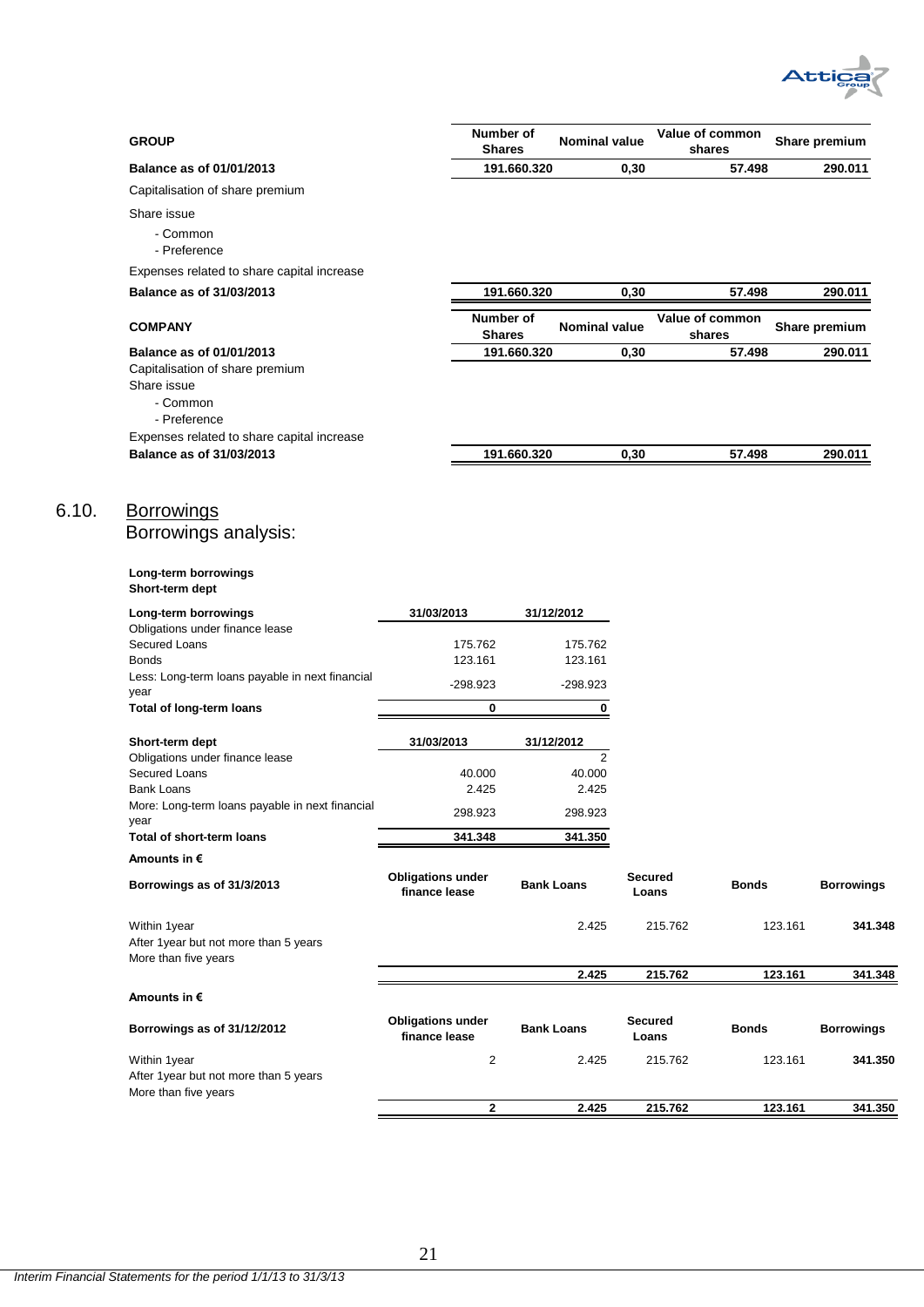

The table above presents Groups total borrowings which stood at Euro 341.348 thousand.

As from the end of fiscal year 2011, given that there were not met the financial conditions (covenants) that regulate the related bank liabilities and, at the same time, provide the cancellation right to creditors in this case, which would make the borrowings immediately repayable, the Group proceeded to reclassification of long-term part of from the line of the Statement of Financial Position "Long Term Loan Liabilities" to the line "Short Term Loan Liabilities". As at 31/03/2013, the amount of long-term loans that have been reclassified to «Short Term Loan Liabilities» stands at Euro 223.722 thousand.

Moreover, regarding the aforementioned borrowing liabilities, the item "Current loan liabilities" includes an additional amount of Euro 46.649 thousand deemed payable and an amount of Euro 28.552 thousand pertaining to the part contractually maturing within 2013.

At the same time, the Group's Management is also in negotiations regarding refinancing of short-term loan liabilities, amounting to Euro 40 mln, which have been deemed receivables. The Group's Mnaagement has received a positive reply and estimates that the negotiations will be successfully completed.

The Group's Management is in advanced negotiations with creditor banks on restructuring the debt and considers it reasonable that the negotiations will be successful. Analytical information is presented in Note 3.1.2.

### <span id="page-22-0"></span>6.11. Other current liabilities

"Other current liabilities" increased mainly due to the "Deferred income" which refer to passenger tickets issued but not yet travelled until 31/3/2013.

### <span id="page-22-1"></span>**7. Other information**

### <span id="page-22-2"></span>7.1. Unaudited fiscal years

The parent company has been audited by tax authorities until the fiscal year 2007.

All the companies included in the consolidation of Superfast Group have been audited by tax authorities until the fiscal year 2006. The only exception to the above is the subsidiary company Superfast Ferries S.A. which has been audited by tax authorities until the fiscal year 2009.

All the companies included in the consolidation of Blue Star Group have been audited by tax authorities until the fiscal year 2007. The only exception to the above is the subsidiary company Blue Star Ferries S.A. which has been audited by tax authorities until the fiscal year 2009.

The subsidiary company Attica Premium S.A. has been audited by tax authorities until the fiscal year 2005.

For the fiscal year 2012, the parent company and the 100% subsidiaries Attica Ferries Maritime S.A., Blue Star Ferries Maritime S.A., Attica Premium S.A. and the branches Superfast One, Two, Exi, Endeka, and Dodeka Hellas INC being subject statutorily audited by a Certified Auditor or audit firm in accordance with par.5, article 82, L.2238/1994. Upon completion of the tax audit, the Certified Auditor issued a Tax Compliance Certificate without arising differences. In order to consider that the fiscal year was inspected by the tax authorities, must be applied as specified in paragraph 1a of Article 6 of POL 1159/2011.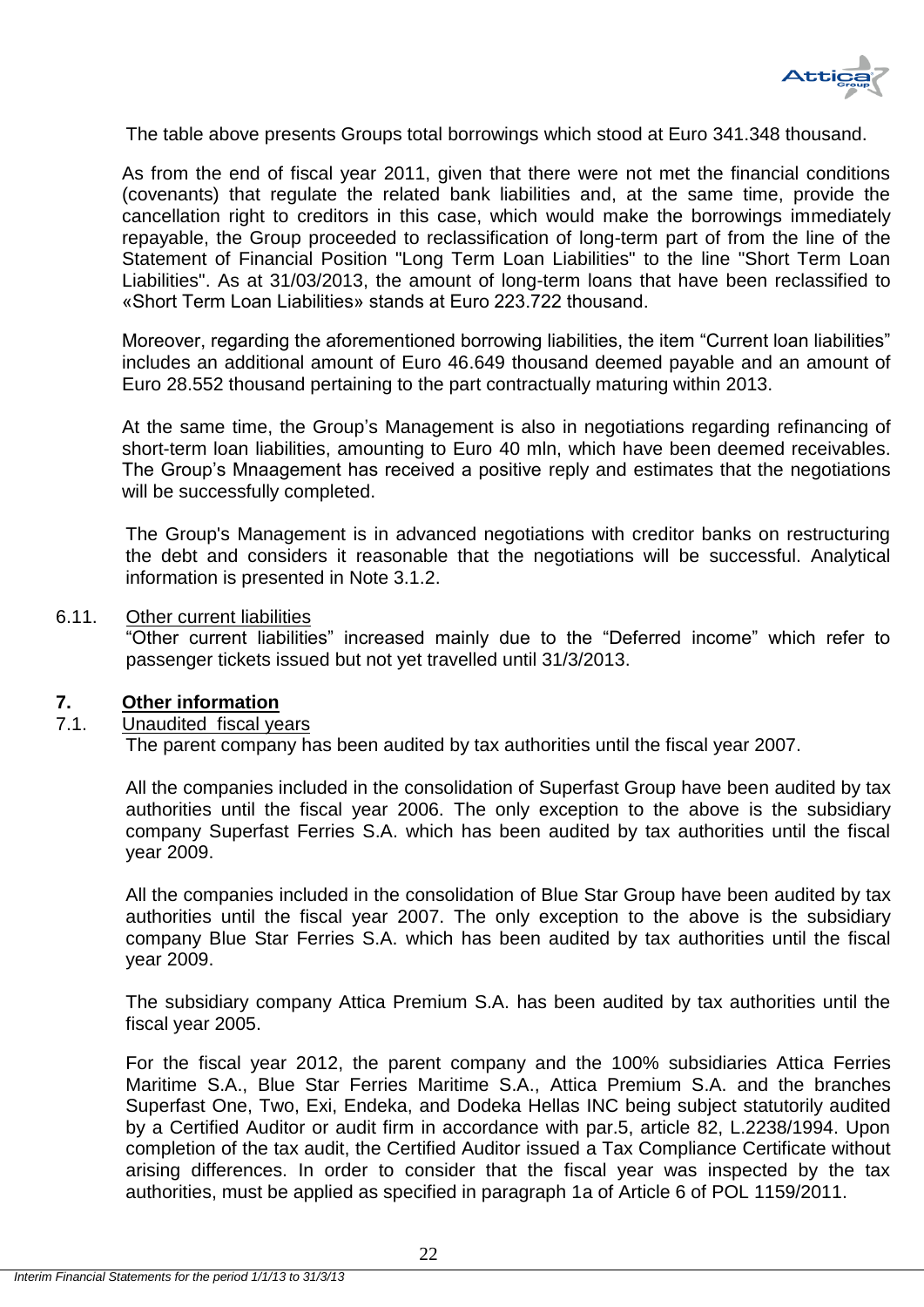

The subsidiaries of ATTICA HOLDINGS S.A. have already made a tax provision of Euro 143 thousand for the unaudited fiscal years. The parent company has made a tax provision of Euro 20 thousand. For the subsidiaries registered outside the European Union, which do not have an establishment in Greece, there is no obligation for taxation audit.

## Tax Compliance Report

Starting from the year 2011, under additions to Law 4110/2013, the Greek Societe Anonyme and Limited Liability Companies, as well as branches of foreign companies, whose annual Financial Statements are mandatorily audited by statutory auditors or audit firm under the provisions of Law 2190/1920 and Law 3190/1955 respectively, are required to be provided with "Annual Certificate" provided for in paragraph 5 of Article 82 of Law 2238/1994, issued following a tax audit conducted by the same auditor or audit firm that audit the annual Financial Statements. After the completion of tax audit, the statutory auditor or audit firm issues the "Tax Compliance Report" which is then electronically submitted to the Ministry of Finance within ten days after the final date of approval of financial statements by the General Meeting of Shareholders. The Ministry of Finance will select a sample of at least 9% to be inspected by the competent supervisory authorities of the Ministry, which should be completed within a period not later than eighteen months from the date of the "Tax Compliance Report" in the Ministry of Finance.

Based on the Ministerial Decision POL 1159/.2011, as effective following the amendments under Article 8, par. 8 of the Law 4110/2013, in respect of Attica Group companies, the companies subject to tax audit are BLUE STAR FERRIES N. S.A., ATTICA PREMIUM S.A., ATTICA HOLDINGS and ATTICA FERRIES N. S.A., SUPER FAST ONE, TWO, PENDE, EXI, ENDEKA, and DODEKA HELLAS INC. Regarding the companies in question, tax audit is already in process, being conducted by their statutory auditors for the year 2012 and it is not expected that there will arise significant differences in the tax obligations, incorporated in the financial Statements.

In respect of ATTICA Group companies, domiciled outside European Union, that have no branches in Greece, as well as Shipping Companies, they are not subject to POL 1159/2011 and their tax inspection is conducted as effective by the tax authorities.

## <span id="page-23-0"></span>7.2. Payments of finance and operating leases

The finance leases that have been recognized in the income statement of the period 1/1 - 31/03/2013, amount Euro 45 thousand.

The operating leases that have been recognized in the income statement of the period 1/1 - 31/03/2013, amount Euro 191 thousand.

<span id="page-23-1"></span>7.3. Provisions

The Group has made a provision amounting Euro 934 thousand which concerns claim for compensation from the crew that was employed on board the sold vessels previously deployed in the Baltic Sea.

## <span id="page-23-2"></span>7.4. Contingent assets and liabilities

a) Granted guarantees

The following letters of guarantee have been provided to secure liabilities of the Group and the Company and were in force on 31/03/2013: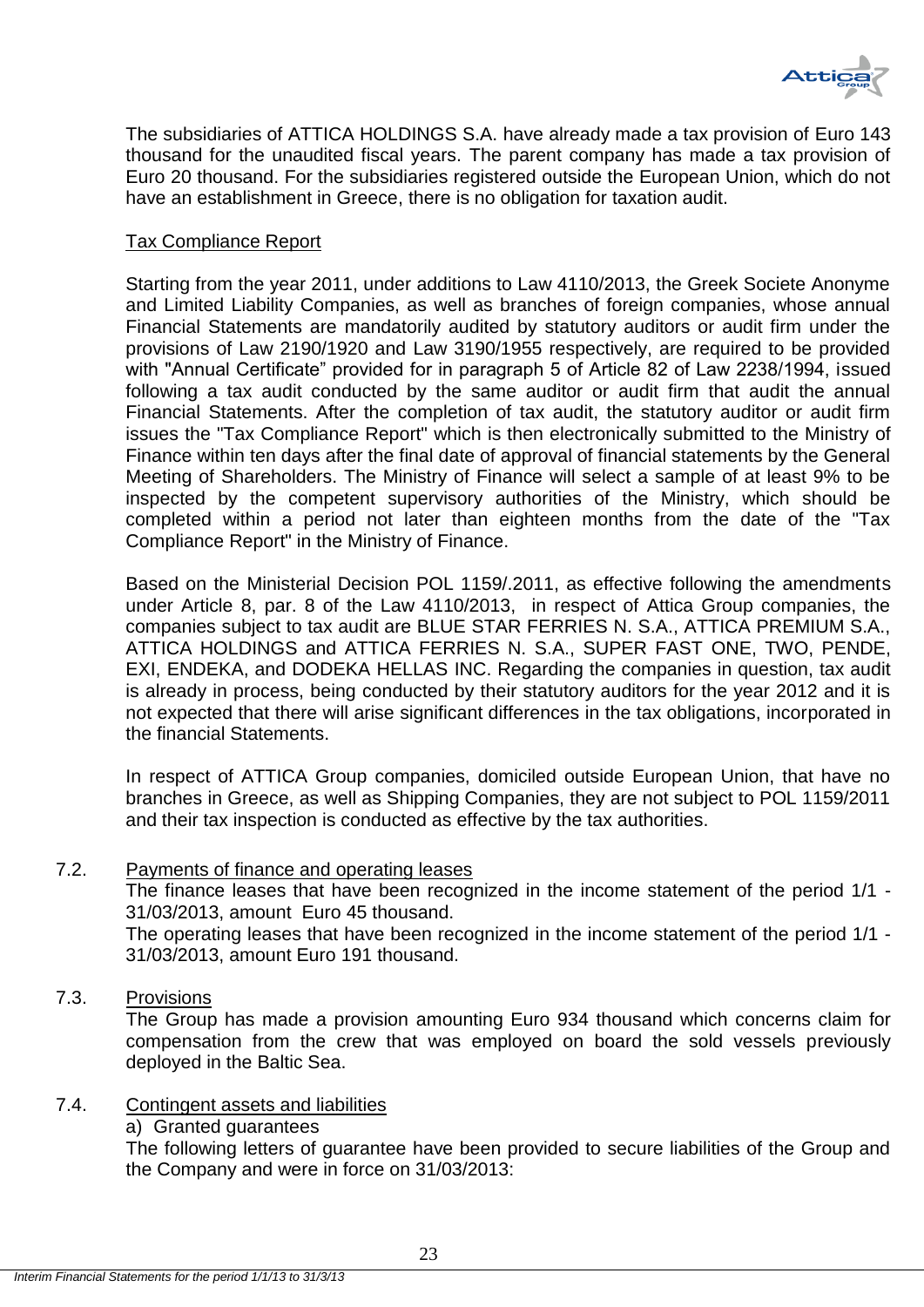

|                                                    | <b>GROUP</b><br>31/03/2013 | <b>COMPANY</b><br>31/03/2013 |
|----------------------------------------------------|----------------------------|------------------------------|
| Granted guarantees<br>Guarantees for the repayment | 1.634                      |                              |
| of bank accounts                                   | 338.923                    |                              |
| Other guarantees                                   | 42.171                     |                              |

### b) Undertakings

On 31/03/2013 the Group and the Company have the following liabilities which derive from the operating lease agreements and are payable as follows:

|                      | <b>GROUP</b><br>31/03/2013 | <b>COMPANY</b><br>31/03/2013 |
|----------------------|----------------------------|------------------------------|
| Within 1 year        | 740                        | 338                          |
| Between 2 to 5 years | 2.960                      | 1.353                        |
| Over 5 years         | 2.035                      | 930                          |
|                      | 5.735                      | 2.621                        |

#### <span id="page-24-0"></span>**8. Significant events**

Attica's management is in discussions with the Group's lending banks with a view to a restructuring of the Group's loan facilities (note 3.1.2).

## <span id="page-24-1"></span>**9. Events after the Balance Sheet date**

On 05/04/2013 the Group has concluded the sale of its RoPax vessel Superfast VI to Genting Group for a total cash consideration of Euro 54 mln. The sale of Superfast VI generated for Attica Group, after the payment of its borrowing Euro 28,5 mln, additional cash of Euro 21 mln. Also, in April 2013 the Group paid the amount of Euro 20,3 mln which has been deemed payable. Furthermore, in May 2013 the Group paid the amount of Euro 0,8 mln against the borrowings of the vessels Superfast I and Superfast II.

Athens, May 29, 2013

| THE PRESIDENT            | THE VICE - PRESIDENT    | THE MANAGING            | THE FINANCIAL           |
|--------------------------|-------------------------|-------------------------|-------------------------|
| OF THE B.O.D.            | $\mathbf{r}$            | <b>DIRECTOR</b>         | <b>DIRECTOR</b>         |
|                          |                         |                         |                         |
|                          |                         |                         |                         |
|                          |                         |                         |                         |
|                          |                         |                         |                         |
| <b>KYRIAKOS MAGEIRAS</b> | <b>MICHAEL SAKELLIS</b> | <b>SPIROS PASCHALIS</b> | <b>NIKOLAOS TAPIRIS</b> |
|                          |                         |                         |                         |